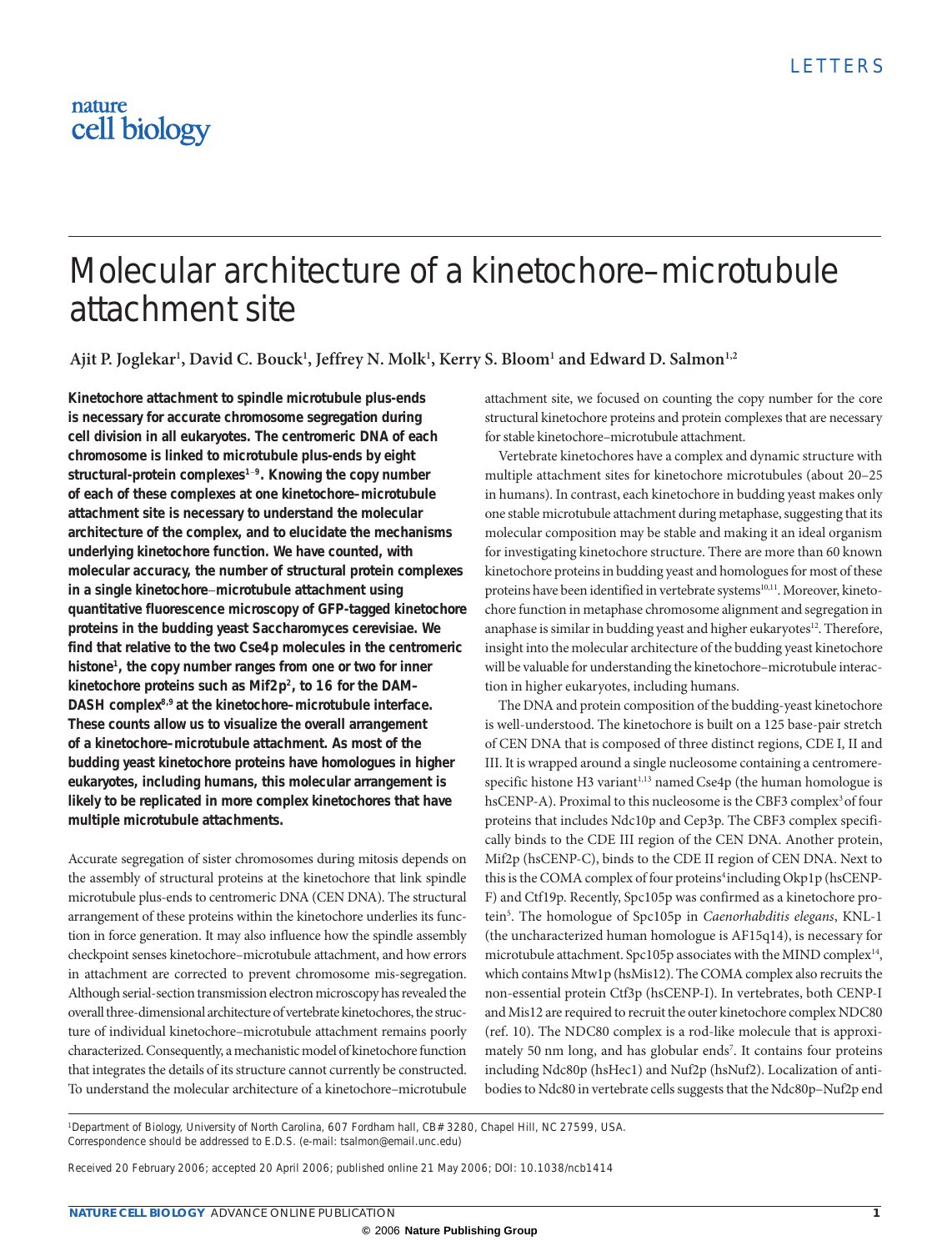## **LETTERS**



**Figure 1** Localization and turnover of kinetochore proteins in metaphase and in anaphase–telophase. (**a**) Localization of representative GFP-tagged kinetochore proteins during metaphase and anaphase−telophase. At metaphase, the sister kinetochores become aligned on either side of the spindle equator into two distinct clusters each containing 16 kinetochores. Note that both CBF3 and the DAM–DASH complex also localize to the spindle in anaphase. The scale bar represents 2 µm. (**b**) Pre- and postphotobleaching images of a metaphase cell expressing Ask1p–GFP. Signal recovery (shown in the relative intensity versus time graphs) is undetectable for at least 300 s. Recovery is similarly low for representative proteins from four other complexes.

of the NDC80 complex localizes proximal to the microtubule attachment site, whereas the other end localizes proximal to the inner centromere<sup>7,15</sup>. In budding yeast, the NDC80 complex and the microtubule associated protein complex, DAM–DASH, are both necessary for microtubule attachment<sup>10,11</sup>. The DAM–DASH complex is a heterodecamer and contains the protein Ask1p. Purified DAM–DASH complexes assemble into rings around microtubules *in vitro*8,9, which can slide passively along the microtubule lattice<sup>8</sup>.

There are important practical advantages in using budding yeast to obtain accurate protein counts using fluorescence microscopy. A protein of interest can be tagged at the carboxyl (C)-terminus with GFP at its chromosomal locus. The GFP-fluorescence signal is then a direct readout of the copy number for that protein<sup>16</sup>. The geometry of the budding-yeast spindle simplifies the quantification of the fluorescence signal from a GFP-tagged kinetochore protein. In metaphase, the sister kinetochores on the 16 chromosomes become arranged into two distinct clusters of sub-resolution size on either side of the spindle equator along the spindle axis (Fig. 1a). During anaphase, the kinetochore clusters move close to the spindle poles (anaphase A) as the spindle elongates (anaphase B) to push the poles apart (Fig. 1a). The core structural



**Figure 2** Characterization of the intensity distribution of a kinetochore cluster. (**a**) A schematic representation of a budding yeast cell expressing a GFP-tagged kinetochore protein in anaphase−telophase is shown. Signal was measured by integrating the signal intensity in the *xy* direction (shown for Ndc80p−GFP) in the plane that contains the maximum intensity pixel along the *z* axis (shown for Nuf2p−GFP). (**b**) Fitting a Gaussian function to the anaphase−telophase intensity distribution in the *xy* plane for Nuf2p–GFP yields  $σ = 159$  nm (s.d. for the Gaussian curve). Similar measurement for metaphase *xy* intensity distribution yields σ = 189 nm. (**c**) The intensity distribution along the *z* axis for a Nuf2p-GFP cluster and a 200 nm green fluorescent bead. The solid line represents the theoretical intensity distribution along the *z* axis.

proteins are concentrated exclusively at kinetochores in metaphase and anaphase, with the exception of the CBF3 and DAM–DASH complexes. In anaphase, components of the latter two complexes partially dissociate from the kinetochore, and also associate with the spindle microtubules (Fig. 1a). Quantification of the fluorescence signal for a GFP-tagged protein in each kinetochore cluster provides the cumulative signal for 16 kinetochores, which can be used to measure the average number of molecules of that protein per kinetochore.

The centromeric histone Cse4p is a core component of the kinetochore. Cse4p shows virtually no turnover within a kinetochore cluster in metaphase, either through dissociation or through kinetochore movement from one spindle half to the other<sup>17</sup>. To test whether other structural kinetochore complexes are also similarly stable, fluorescence recovery after photobleaching (FRAP) was measured for representative GFP-tagged proteins from the CBF3, COMA, MIND, NDC80 and DAM–DASH complexes. One of the two sister kinetochore clusters was photobleached in both metaphase and anaphase cells (Fig. 1b, see Supplementary Information, Note 1 and Table S1). The recovery was found to be undetectably low (< 5%) in all cases. This low recovery is indicative of high protein stability at the kinetochore. FRAP measurements for CENP-I, CENP-H and Nuf2 in vertebrate cells show that these proteins are similarly stable<sup>18,19</sup>. These observations demonstrate that the core protein linkage between the CEN DNA and microtubule plus-ends is stable in metaphase and anaphase.

A comparative approach was used to count the number of molecules of a specific protein at the kinetochore. There are two Cse4p molecules in the centromeric nucleosome<sup>1,13</sup> (see Supplementary Information, Note 2). The ratio of the average fluorescence signal for a kinetochore protein to the signal for Cse4p–GFP was multiplied by two to yield the average copy number per kinetochore for that protein. In each experiment, cells of two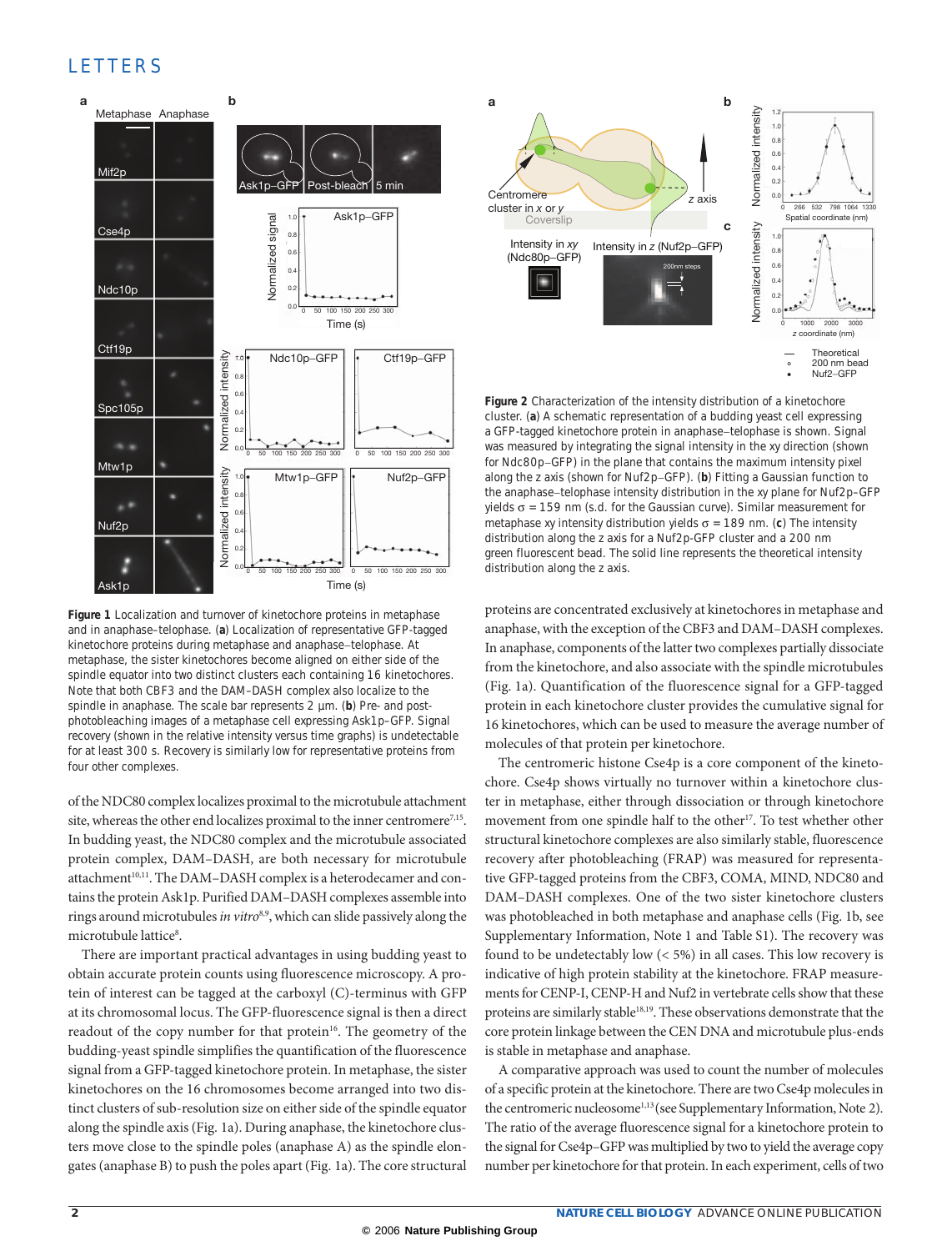| Table 1 Metaphase and anaphase-telophase ratio measurements |  |  |  |  |  |  |  |  |
|-------------------------------------------------------------|--|--|--|--|--|--|--|--|
| Anaphase number                                             |  |  |  |  |  |  |  |  |
| 2                                                           |  |  |  |  |  |  |  |  |
| $2 - 3$                                                     |  |  |  |  |  |  |  |  |
| $1 - 2$                                                     |  |  |  |  |  |  |  |  |
| $1 - 2$                                                     |  |  |  |  |  |  |  |  |
| 2                                                           |  |  |  |  |  |  |  |  |
| 5                                                           |  |  |  |  |  |  |  |  |
| $4 - 5$                                                     |  |  |  |  |  |  |  |  |
| 7                                                           |  |  |  |  |  |  |  |  |
| $10 - 11$                                                   |  |  |  |  |  |  |  |  |
|                                                             |  |  |  |  |  |  |  |  |
| $\lt$ 1                                                     |  |  |  |  |  |  |  |  |
|                                                             |  |  |  |  |  |  |  |  |
|                                                             |  |  |  |  |  |  |  |  |

The ratios shown are the average ratios obtained from three experiments with at least 20 measurements for metaphase cells, and at least two experiments with up to 80 measurements for late anaphase-telophase cells. The coefficient of variation (s.d. / mean) was better than 0.26 in all the measurements with the exception of Cep3p, for which the coefficient is 0.5. The asterisks indicate that the reported ratio is (Nuf2p – signal) : (protein signal). Mif2p–GFP, Ctf19p–GFP and Nkp2–GFP measurements were carried out with Nuf2p–GFP as the reference signal (see Methods).

different strains — one expressing a GFP-tagged protein of interest and the other expressing Cse4p–GFP — were mixed together and immobilized on a coverslip for imaging (see Methods). An image stack, with a 200 nm separation along the *z* axis between consecutive images, was then obtained for each cell (Fig. 2a). The maxima of the intensity distribution of each kinetochore cluster along the *z* axis was determined with an average underestimation of 4% (Fig. 2c, see Supplementary Information, Note 3). At this maxima, the fluorescence was integrated over a  $5 \times 5$  pixel (for anaphase–telophase cells) or  $6 \times 6$  pixel (for metaphase cells) region. The dimensions of the signal and the background region are dictated by the spread of the fluorescence intensity for a kinetochore cluster, which can be characterized by fitting the spatial intensity distribution with a Gaussian curve (Fig. 2b, see Supplementary Information, Note 4). The total signal was then obtained by integration over the intensity distribution using the 2 $\sigma$  limit (where  $\sigma$  = s.d. for the Gaussian curve), after subtracting the background signal. Obtaining the ratio of the average signal values for the GFP-tagged protein of interest and Cse4p–GFP in each experiment avoids a direct evaluation of the *in vivo* fluorescence signal for one GFP molecule. This method also minimizes measurement errors.

To test system linearity and accuracy, the metaphase and anaphase– telophase signals were evaluated for three strains expressing Nuf2p–GFP, Ndc80p–GFP or Nuf2p–GFP + Ndc80p–GFP. These measurements confirmed the 1:1 stoichiometry of Ndc80p and Nuf2p in the NDC80 complex7 . As expected, the Nuf2–GFP + Ndc80p–GFP signal was twice the signal for either Nuf2p–GFP or Ndc80p–GFP alone (Fig. 3a). The variation in protein number per kinetochore is given by the s.d. of the average signal when the contribution of experimental errors is minimal. As the signal and the background can both be measured accurately in anaphase–telophase cells, the anaphase–telophase data was used for this analysis. It was found that the measured s.d. in anaphase–telophase cells was dominated by the signal loss due to spherical aberrations with increasing depth of the kinetochore cluster from the coverslip surface (Fig. 3b). Therefore, the difference in measured signal was evaluated for two kinetochore clusters in the same cell that were separated by 600 nm or less along the *z* axis. The average value for this difference was approximately 10% of the average signal, suggesting that the variation in the protein number is less than one molecule per kinetochore (see Supplementary Information, Note 5). These results also apply to

metaphase cells, as the protein complexes are stably anchored at the kinetochore in metaphase and anaphase.

To image single kinetochores, we used cells carrying a conditional dicentric chromosome (containing one conditional centromere in addition to the wild-type centromere<sup>20</sup>) and expressing Nuf2p-GFP. The induction of the conditional centromere produces one or two lagging chromatids in mid-anaphase, with their kinetochores visible as separated fluorescence foci along the spindle axis (Fig. 3c). The ratio of signal for the nearest kinetochore cluster to the signal from these foci was found to be  $16:1 \pm 2$ , thus verifying that these foci are single kinetochores. These measurements demonstrate that accurate measurement of as few as seven closely clustered GFP molecules is possible *in vivo* (seven being the anaphase number of Nuf2p molecules per kinetochore; see Table 1). More importantly, these measurements validate our method of calculating the average number of proteins per kinetochore based on the cumulative fluorescence of 16 kinetochores in a cluster.

Table 1 lists the observed counts for the average protein number per kinetochore for representative proteins from each protein complex. A possible arrangement of the essential structural protein complexes at the budding yeast kinetochore in metaphase, based on these protein numbers, and the structures of the DAM–DASH complex and the NDC80 complex<sup>7-9,21</sup>, is shown in Fig. 4. The protein linkage between the CEN DNA and a microtubule plus-end begins with the centromeric nucleosome incorporating two Cse4p molecules. Next is the CBF3 complex that incorporates one dimer each of Ndc10p and Cep3p. The counts for Ndc10p and Cep3p (four and two, respectively; see Supplementary Information, Note 6) together show that there is only one CBF3 complex per kinetochore<sup>22</sup>. It is likely that the extra Ndc10p dimer binds to the CDE II region of CEN DNA, independent of its inclusion in the CBF3 complex, as suggested by *in vitro* experiements<sup>23</sup>. The count for Cep3p also supports the inclusion of only two Cse4p molecules per kinetochore. The average fluorescence signal for Mif2p shows that each kinetochore has at least one Mif2p molecule, although some kinetochores carry two. Members of the COMA complex show interactions with Cse4p in two-hybrid assays<sup>4,24</sup>, along with a genetic interaction between Ctf19p and the amino  $(N)$  terminus of  $Cse4p<sup>24</sup>$ . The low copy number (1–2) for these protein complexes supports the presence of a network of inner kinetochore proteins<sup>4</sup>, suggested by genetic and biochemical interactions between members of these protein complexes.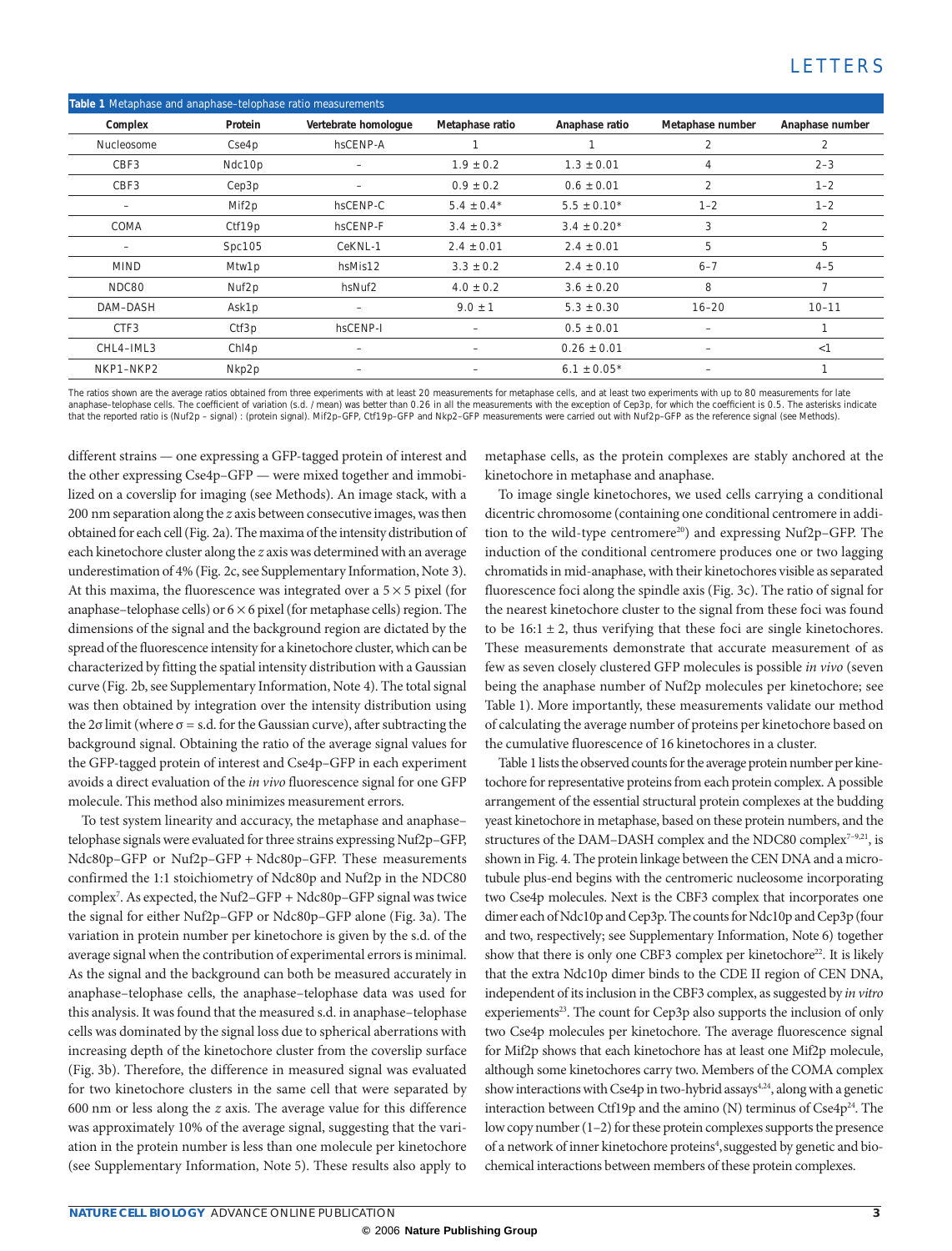## **LETTERS**



**Figure 3** Linearity and sensitivity of the measurement technique. (**a**) A frequency histogram for signal measurements in metaphase and anaphase–telophase for Cse4p–GFP (green), Nuf2p–GFP (cyan), Ndc80p– GFP (blue) and Nuf2p–GFP + Ndc80p–GFP (red). The proportional increase in the fluorescence intensity for Nuf2p–GFP + Ndc80p–GFP also demonstrates that the proximity of fluorophores does not detectably affect their fluorescence. (**b**) Normalized signal plotted as a function of the relative *z* coordinate of the kinetochore clusters of Cse4p–GFP and Nuf2p– GFP + Ndc80p–GFP. The error bars represent the s.d. of the mean signal value in each bin. (**c**) Four lagging kinetochores (arrows, Nuf2p–GFP) on the two dicentric chromosomes in a mid-anaphase cell. The chromatin between the two centromeres is 40 kb long. The scale bar represents 2 µm.

Five molecules of Spc105p were found. This protein immunoprecipitates with members of the MIND complex<sup>5</sup>, of which there are six or seven copies. The number of Mtw1p molecules is also close to the number of NDC80 complex molecules (eight). In vertebrate cells, the NDC80 complex is arranged with the Ndc80 N-terminal domain within the outer kinetochore, where microtubule plus ends are located<sup>15</sup>. Although a link between the NDC80 and the DAM–DASH complexes has not been directly established, there is indirect evidence for interactions between these complexes in the form of *in vitro* binding between Ndc80p and Dam1p<sup>25</sup>, and two-hybrid interactions between Ndc80p and DAM–DASH complex members (Dam1p and Spc19p)<sup>26</sup>. Moreover, both of these complexes are necessary for end-on microtubule attachments. The two-headed N-termini of the NDC80 molecules are therefore positioned symmetrically around an oligomeric DAM–DASH complex ring in Fig. 4.

The metaphase count for the DAM–DASH complex (16–20 copies) reported here agrees well with the number of molecules required to form one DAM–DASH ring around a microtubule *in vitro*<sup>8</sup> . Biochemical estimation of the number of DAM–DASH complexes in a cell also suggests that there are not many more molecules than those needed to form one ring per kinetochore microtubule<sup>9</sup>. Because DAM-DASH is a microtubule associated protein complex, the DAM–DASH complex may also localize along the microtubule outside of the kinetochore. However, the high stability of this complex within a kinetochore cluster, in comparison with the rapid tubulin turnover within spindle microtubules(half life =  $60 \text{ s})^{27}$ , suggests that most of the DAM–DASH complex molecules



**Figure 4** A schematic representation of the possible architecture of a kinetochore–microtubule attachment site in metaphase. This structure is based on the protein counts reported here, and on the *in vitro* structures of the DAM–DASH and the NDC80 complex. It depicts only five essential kinetochore protein complexes.

must bind stably at the kinetochores (see Supplementary Information, Note 7). The metaphase and late anaphase–telophase counts for all the kinetochore complexes are similar, with the exception of DAM–DASH and Ndc10p, both of which also localize to the spindle in anaphase (Fig. 1a). Interestingly, the copy numbers for the non-essential proteins $11$ (Ctf3p, Chl4p and Nkp2p) show that these complexes exist in minimal copy number (one per kinetochore). Preliminary measurements show that the metaphase signal for these proteins is similar to their respective anaphase−telophase signal.

This study demonstrates that the kinetochore–microtubule attachment site is built from a low and standardized number of copies of structural protein complexes. Previous studies of the structure of vertebrate kinetochores with multiple microtubule attachment sites indicate that it is constructed from a number of identical units spread along the centromere<sup>28</sup>. This repeat-subunit structure of the kinetochore may be attained by replicating individual microtubule attachment sites, similar to the one at the budding yeast kinetochore. The molecular counts allow us to visualize possible arrangements of the structural proteins within the kinetochore. Kinetochore structure influences its function in microtubule polymerization–depolymerization-coupled force generation, in regulation of attachment stability based on mechanical cues such as tension, and in communicating attachment status to the spindle-assembly checkpoint. The combination of previous biochemical and genetic analyses with the molecular counts for structural proteins reported here provides the foundation for building a mechanistic model of these kinetochore functions. П

#### **METHODS**

**Yeast strains and growth conditions.** All strains were constructed in the YEF473A background unless otherwise noted (see Supplementary Information, Table S5). GFP fusions were made by PCR amplification of a GFP-KAN<sup>r</sup> cassette (from pFA6a-GFP(S65T) KAN<sup>r</sup> MX6) flanked with 60 base pairs of homology to the site of integration at the 3' end of the gene<sup>29</sup>. Cells were grown in YPD at 25 °C to mid-log phase before imaging. For induction of the conditional centromere on the dicentric chromosome, a mid-log phase culture grown on galactose media was shifted to glucose media for 2 h before imaging. For imaging, cells were suspended in filter sterile synthetic dextrose media, and immobilized on standard glass coverslips coated with 0.5 mg ml<sup>-1</sup> of concanavalin A (cat. no. C7275, Sigma).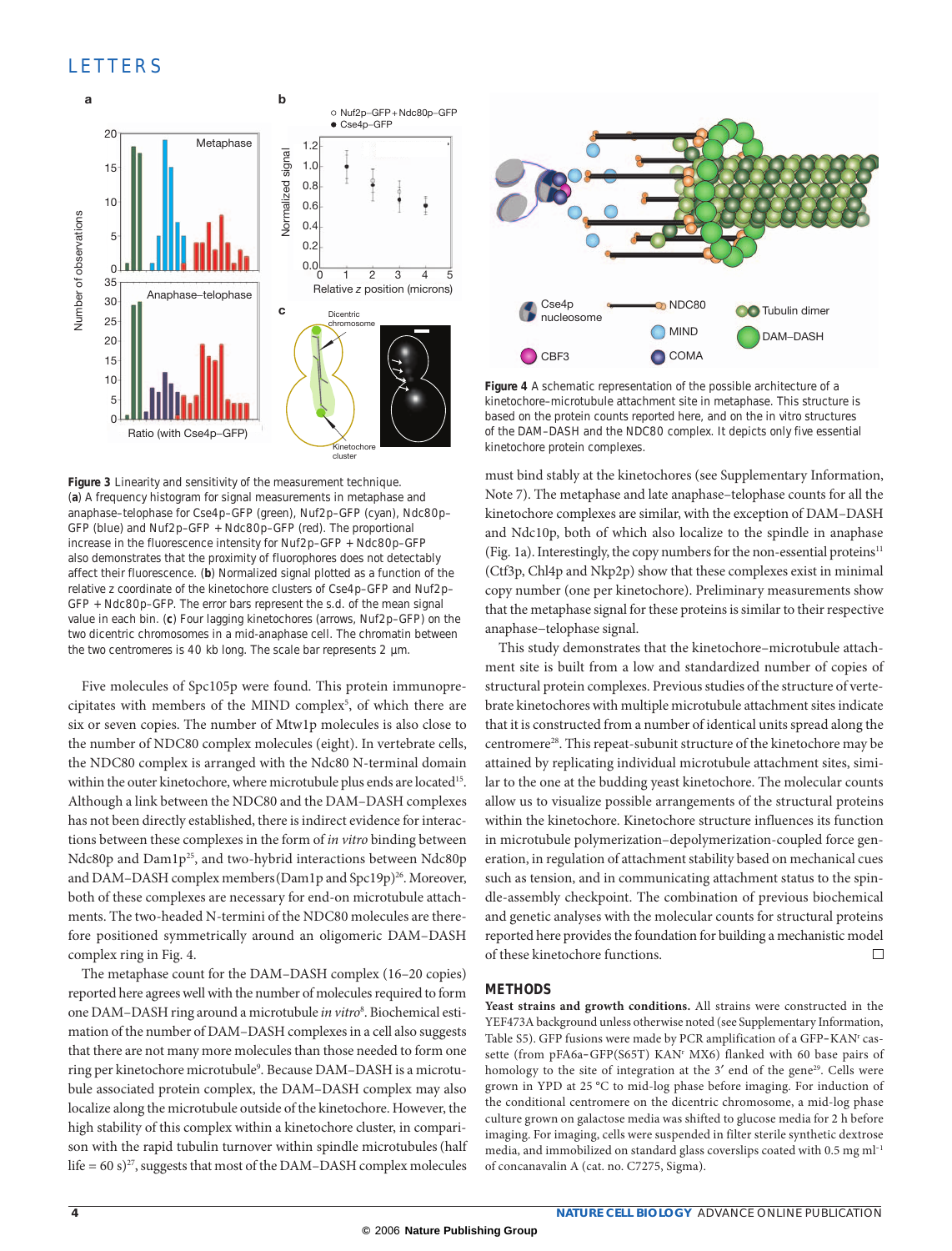**Image acquisition and data analysis.** Image acquisition was carried out on an Eclipse TE2000-U (Nikon, Melville, NY) microscope with a 1.4 NA, 100× DIC oil immersion lens and the standard yEGFP filter set from Chroma (Rockingham, VT). Images were acquired with an ORCA ER cooled CCD camera (Hamamatsu Photonics, Bridgewater, NY) with  $2 \times 2$  binning and using MetaMorph (Molecular Devices, Downingtown, PA) as the image acquisition software. A  $300 \times 300$  pixelwide region in the middle of the field of view of the microscope was acquired to minimize the non-uniformities in the illumination field. Twenty one *z* sections were acquired through each cell by stepping the stage in 200 nm steps with respect to the objective. A 400 ms integration time was used for all the measurements. Cells belonging to the two strains (the protein of interest and Cse4p–GFP) were differentiated based on significant differences in the fluorescence of their kinetochore clusters. This was not possible in the case of Mif2p–GFP and Ctf19p–GFP when using Cse4p–GFP in the reference strain. Therefore, a reference strain containing Nuf2p–GFP was used for these two proteins.

Data analysis was carried out in MatLAB (Mathworks Inc., Natick, MA) using a custom written graphical user interface. The plane with the maximum intensity pixel was found in a 10 × 10 pixel user-selected region in the 21 *z*-plane stack. In this plane, the signal was computed by integrating the signal intensity in a  $5 \times 5$ pixel square centred on the maximum intensity pixel for telophase measurements.  $A$  6  $\times$  6-pixel square was used for metaphase measurements because of the larger size of the signal. For anaphase–telophase cells, a larger concentric box of the appropriate dimension was used to calculate the background. The proximity of the two kinetochore clusters in metaphase cells prevented the use of this method. Therefore, the background region was chosen manually by drawing a  $6 \times 6$ -pixel box in the vicinity of the spindle inside the cell.

**FRAP measurements.** FRAP measurements were carried out on metaphase and anaphase cells expressing Ndc10p–GFP, Ctf19p–GFP, Mtw1p–GFP, Nuf2p–GFP and Ask1–GFP as previously described 30.

*Note: Supplementary Information is available on the Nature Cell Biology website.*

#### **ACKNOWLEDGEMENTS**

We thank A. Hunt, D. Odde, S. Inoué, and members of the Salmon and Bloom laboratory for helpful comments on the manuscript. This work was supported by National Institutes of Health (NIH) grants to K.S.B. (GM32238), and to E.D.S. (GM24364 and GM60678).

#### **COMPETING FINANCIAL INTERESTS**

The authors declare that they have no competing financial interests.

Published online at http://www.nature.com/naturecellbiology/

Reprints and permissions information is available online at http://npg.nature.com/ reprintsandpermissions/

- 1. Meluh, P. B., Yang, P., Glowczewski, L., Koshland, D. & Smith, M. M. Cse4p is a component of the core centromere of *Saccharomyces cerevisiae*. *Cell* **94,** 607–613 (1998).
- 2. Meluh, P. B. & Koshland, D. Evidence that the *MIF2* gene of *Saccharomyces cerevisiae* encodes a centromere protein with homology to the mammalian centromere protein CENP-C. *Mol. Biol. Cell* **6,** 793–807 (1995).
- 3. Espelin, C. W., Kaplan, K. B. & Sorger, P. K. Probing the architecture of a simple kinetochore using DNA–protein crosslinking. *J. Cell Biol.* **139,** 1383–1396 (1997).
- 4. Ortiz, J., Stemmann, O., Rank, S. & Lechner, J. A putative protein complex consisting of Ctf19, Mcm21, and Okp1 represents a missing link in the budding yeast kinetochore. *Genes Dev.* **13,** 1140–1155 (1999).
- 5. Nekrasov, V. S., Smith, M. A., Peak-Chew, S. & Kilmartin, J. V. Interactions between centromere complexes in *Saccharomyces cerevisiae*. *Mol. Biol. Cell* **14,** 4931–4946 (2003).
- 6. Euskirchen, G. M. Nnf1p, Dsn1p, Mtw1p, and Nsl1p: a new group of proteins important for chromosome segregation in *Saccharomyces cerevisiae. Eukaryot. Cell* **1,** 229–240 (2002).
- 7. Wei, R. R., Sorger, P. K. & Harrison, S. C. Molecular organization of the Ndc80 complex, an essential kinetochore component. *Proc. Natl Acad. Sci.* USA **102,** 5363–5367 (2005).
- 8. Westermann, S. *et al.* The Dam1 kinetochore ring complex moves processively on depolymerizing microtubule ends. *Nature* **440,** 565–569 (2006).
- Miranda, J. J., De Wulf, P., Sorger, P. K. & Harrison, S. C. The yeast DASH complex forms closed rings on microtubules. *Nature Struct. Mol. Biol.* **12,** 138–143 (2005).
- 10. Chan, G. K., Liu, S. T. & Yen, T. J. Kinetochore structure and function. *Trends Cell Biol.* **15,** 589–598 (2005).
- 11. McAinsh, A. D., Tytell, J. D. & Sorger, P. K. Structure, function, and regulation of budding yeast kinetochores. *Annu. Rev. Cell Dev. Biol.* **19,** 519–539 (2003).
- 12. Pearson, C. G., Maddox, P. S., Salmon, E. D. & Bloom, K. Budding yeast chromosome structure and dynamics during mitosis. *J. Cell Biol.* **152,** 1255–1266 (2001).
- 13. Collins, K. A., Furuyama, S. & Biggins, S. Proteolysis contributes to the exclusive centromere localization of the yeast Cse4/CENP-A histone H3 variant. *Curr. Biol.* **14,** 1968–1972 (2004).
- 14. De Wulf, P., McAinsh, A. D. & Sorger, P. K. Hierarchical assembly of the budding yeast kinetochore from multiple subcomplexes. *Genes Dev.* **17,** 2902–2921 (2003).
- 15. DeLuca, J. G. *et al.* Hec1 and nuf2 are core components of the kinetochore outer plate essential for organizing microtubule attachment sites. *Mol. Biol. Cell* **16,** 519–531 (2005).
- 16. Wu, J. Q. & Pollard, T. D. Counting cytokinesis proteins globally and locally in fission yeast. *Science* **310,** 310–314 (2005).
- 17. Pearson, C. G. *et al.* Stable kinetochore–microtubule attachment constrains centromere positioning in metaphase. *Curr. Biol.* **14,** 1962–1967 (2004).
- 18. Nishihashi, A. *et al.* CENP-I is essential for centromere function in vertebrate cells. *Dev. Cell* **2,** 463–476 (2002).
- 19. Hori, T., Haraguchi, T., Hiraoka, Y., Kimura, H. & Fukagawa, T. Dynamic behavior of Nuf2–Hec1 complex that localizes to the centrosome and centromere and is essential for mitotic progression in vertebrate cells. *J. Cell Sci.* **116,** 3347–3362 (2003).
- 20. Yang, S. S., Yeh, E., Salmon, E. D. & Bloom, K. Identification of a mid-anaphase checkpoint in budding yeast. *J. Cell Biol.* **136,** 345–354 (1997).
- 21. Ciferri, C. *et al.* Architecture of the human ndc80–hec1 complex, a critical constituent of the outer kinetochore. *J. Biol.* Chem. **280,** 29088–29095 (2005).
- 22. Russell, I. D., Grancell, A. S. & Sorger, P. K. The unstable F-box protein p58–Ctf13 forms the structural core of the CBF3 kinetochore complex. *J. Cell Biol.* **145,** 933–950 (1999).
- 23. Espelin, C. W., Simons, K. T., Harrison, S. C. & Sorger, P. K. Binding of the essential *Saccharomyces cerevisiae* kinetochore protein Ndc10p to CDEII. *Mol. Biol. Cell* **14,** 4557–4568 (2003).
- 24. Chen, Y. *et al.* The N terminus of the centromere H3-like protein Cse4p performs an essential function distinct from that of the histone fold domain. *Mol. Cell Biol.* **20,** 7037–7048 (2000).
- 25. Shang, C. *et al.* Kinetochore protein interactions and their regulation by the Aurora kinase Ipl1p. *Mol. Biol. Cell* **14,** 3342–3355 (2003).
- 26. Uetz, P. *et al.* A comprehensive analysis of protein–protein interactions in *Saccharomyces cerevisiae. Nature* **403,** 623–627 (2000).
- 27. Maddox, P. S., Bloom, K. S. & Salmon, E. D. The polarity and dynamics of microtubule assembly in the budding yeast *Saccharomyces cerevisiae. Nature Cell Biol.* **2,** 36–41  $(2000)$
- 28. Zinkowski, R. P., Meyne, J. & Brinkley, B. R. The centromere–kinetochore complex: a repeat subunit model. *J. Cell Biol.* **113,** 1091–1110 (1991).
- 29. Longtine, M. S. *et al.* Additional modules for versatile and economical PCR-based gene deletion and modification in *Saccharomyces cerevisiae. Yeast* **14,** 953–961 (1998).
- 30. Roumanie, O. *et al.* Rho GTPase regulation of exocytosis in yeast is independent of GTP hydrolysis and polarization of the exocyst complex. *J. Cell Biol.* **170,** 583–594 (2005).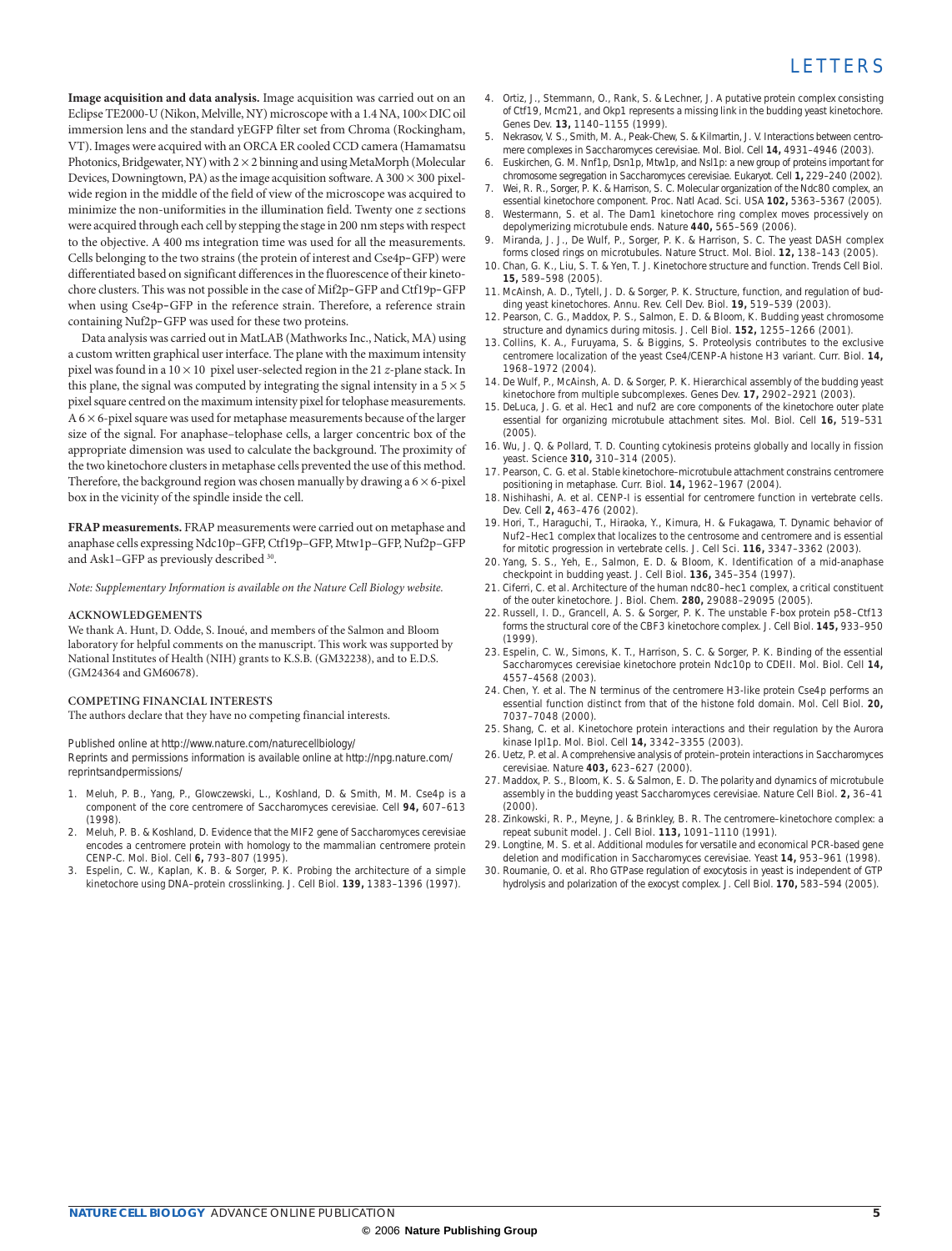### **Supplementary Information**

- (1) **FRAP data**  Table S1 lists the FRAP measurements. FRAP experiments were performed as described previously<sup>1,2</sup>. The measurements have been tabulated as: the number of cells with no detectable signal recovery over the time of observation, number of cells with measurable turn-over, and the fraction of signal recovered in case fluorescence recovery was observed (in parentheses).
- (2) **Use of Cse4p-GFP as the reference** Cse4p-GFP is a stable, core component of the kinetochore, and gets incorporated into the centromeric nucleosome during DNA synthesis<sup>1</sup>. It was therefore used as a reference for deducing the number of metaphase and anaphase/telophase molecules for the rest of the kinetochore complexes from the ratio of the average signal intensity for Cse4p-GFP and a GFP-tagged protein of interest. Cse4p-GFP turn-over within a cluster has been shown to be extremely low in metaphase spindles, both from protein dissociation and kinetochore movement from one spindle half to the other<sup>1</sup>. We verified the stability of Cse4p from metaphase to anaphase/telophase, by comparing the Cse4p-GFP signal in the respective cell phases. The measured ratio for Cse4p-GFP signal (metaphase/anaphase) was 1.07±0.01 (based on 3 experiments). The slightly higher signal in metaphase is the result of the geometrical differences between metaphase and anaphase/telophase spindles. While the centre of the metaphase kinetochore clusters is rarely separated by more than 3 Z planes (with 200 nm increments between steps), the centres of the kinetochore clusters in the longer anaphase/telophase spindles can be separated by as many as 10 Z planes because of the long length of the spindle. By limiting the mean signal to the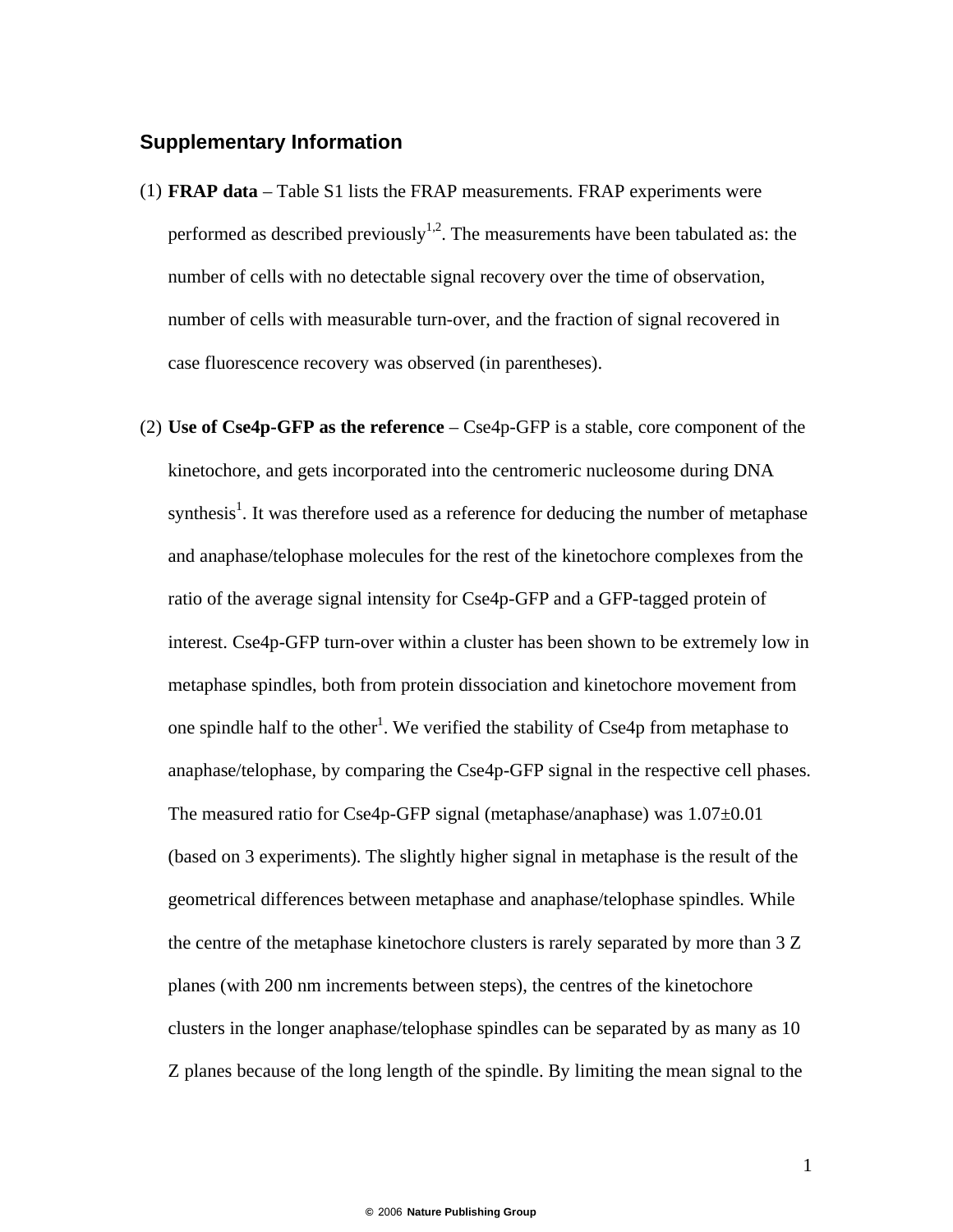measurements from the first 10 Z planes of each stack, we found the metaphase to anaphase/telophase ratio to be  $1.0\pm 0.07$ . The difference in the average signal value for the entire metaphase and anaphase/telophase data sets is also statistically insignificant (t-tests assuming unequal variance yield two-sided p-values of 0.12, 0.15, and 0.27).

(3) **Metaphase intensity distribution in Z for Ask1p-GFP** – Characterization of the intensity distribution for a kinetochore cluster along the Z axis allows us to calculate the step-size dependent error in imaging the maxima in the intensity distribution. With a 200 nm distance (step-size) between successive images, the maximum error will occur when the two images are acquired at 100 nm on either side of the intensity maxima. With the observed intensity distribution shown in Fig. S1, this maximum error will result in an approximately 8% underestimation of the actual value. The average error will result in a 4% underestimation of the measured signal. Fig. S1 shows the average intensity distribution in  $Z(3 \text{ cells})$  for Nuf2p-GFP in anaphase/telophase (open circles). Measurements for Ask1p-GFP in metaphase are also shown (average of 2 cells, filled circles). To avoid contamination of the intensity distribution of a metaphase kinetochore cluster due to the fluorescence of the sister kinetochore cluster in the other spindle half, one of the kinetochore clusters in the cell was first bleached before carrying out the measurements on the other cluster. As seen from Fig. 2c in the main text and Fig. S1, the intensity distribution for a kinetochore cluster in both metaphase and anaphase/telophase can be approximated by that for a 200 nm fluorescent bead (Fig. 2c in the main text). This is consistent with the geometry of the budding yeast spindle.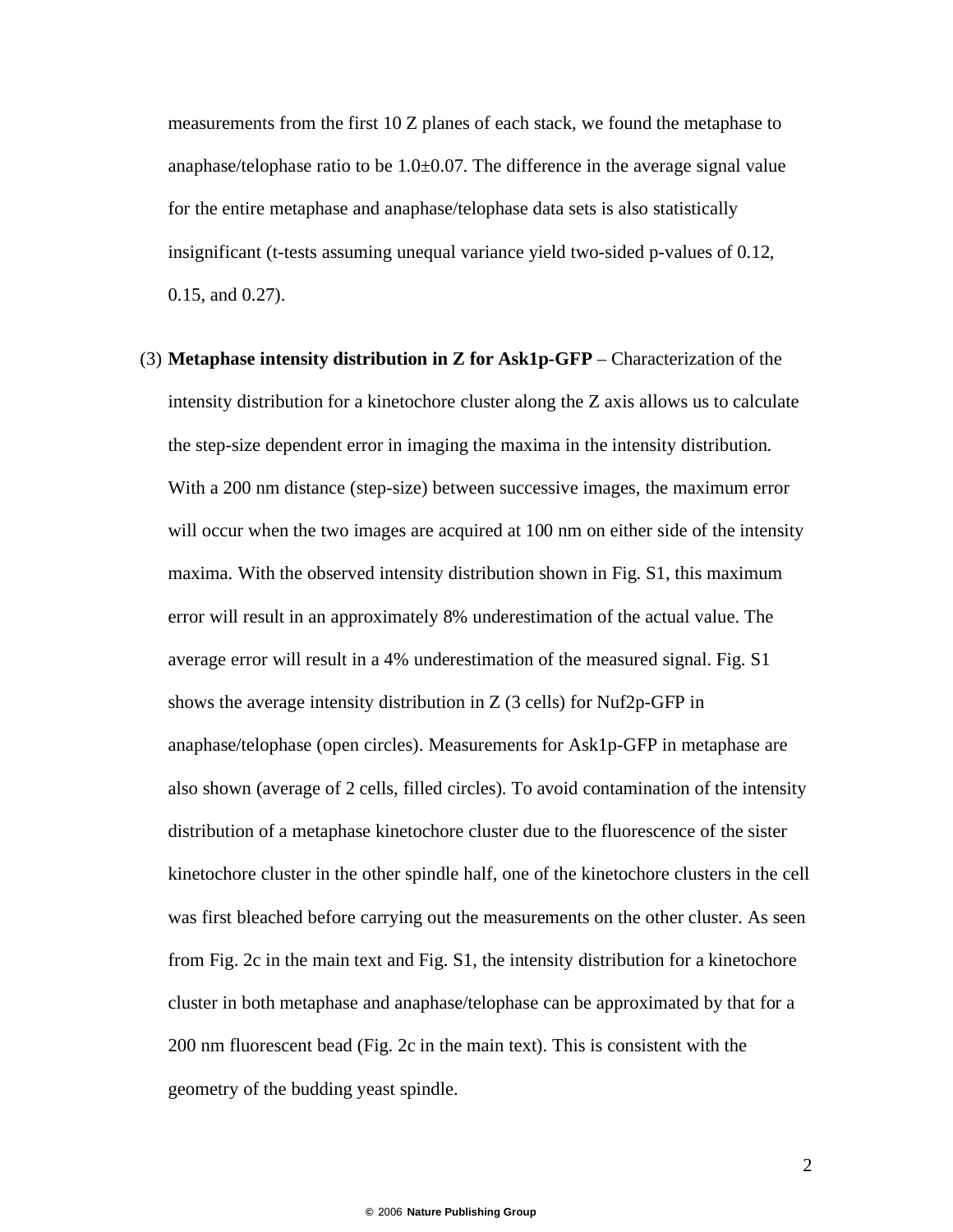# (4) **Error arising from the alignment of a pixel array with an imaged kinetochore cluster -** Integration of the imaged intensity distribution with the pixel array of a CCD camera introduces a measurement error that depends on the alignment of the centre of the spot with a pixel in the pixel array. For telophase cells, a 5x5 pixel array was used to cover the spot (143x4 nm). For anaphase/telophase measurements, the maximum intensity pixel was assigned to be the central pixel (3, 3) in the 5x5 pixel box. The maxima of the imaged intensity distribution will rarely align with the centre of one of the pixels introducing an error. The magnitude of this error can be estimated by considering a one dimensional Gaussian intensity distribution. The error will be minimized when the maximum of the Gaussian distribution falls exactly at the centre of a pixel of the CCD array, whereas the maximum error will occur when the maximum of the intensity distribution falls at the edge of two pixels (illustrated in Fig. S2). In reality, the alignment of the maximum of the PSF with a pixel will be uniformly distributed between these two extremes. The average error in the integrated signal will be  $\sim$  2% of the actual signal. The metaphase spot measurements were done using a 6x6 pixel array. The signal measurement box was drawn by assigning the maximum pixel of the image to pixel (4, 4). This introduces a constant error in measurement on top of a variable error similar to the case above. The error amounts to a 9% underestimation of the total signal in the worst case (when the maxima of the Gaussian curve aligns with the edge of the (4, 4) pixel), and a best case error of only 5% (when the maxima aligns with the centre of a pixel). The average error in this case will result in a 7% underestimation.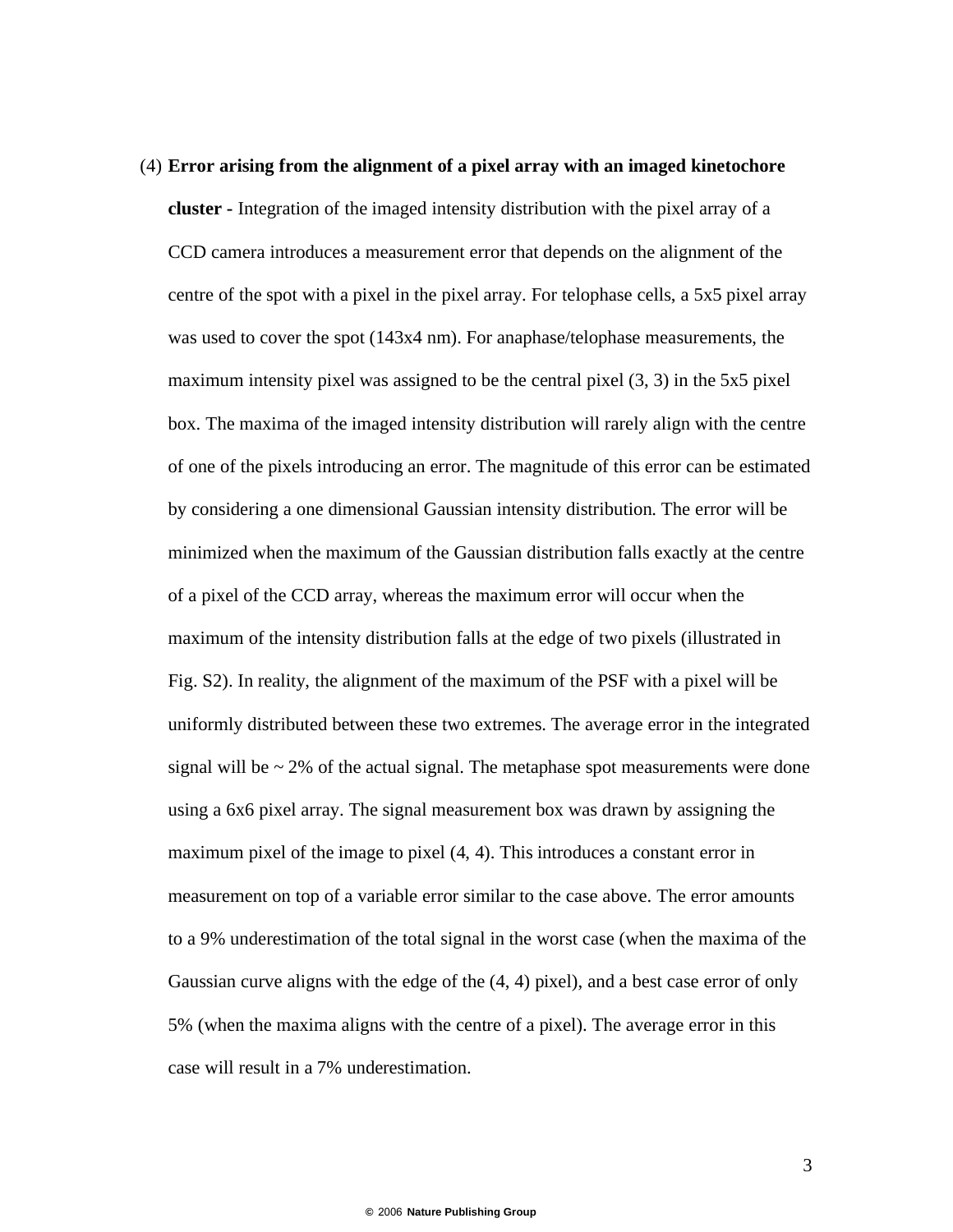It should be noted that this estimation was done for a 1-D Gaussian curve in the absence of any noise (background and shot noise). The magnitude of error is proportional to the magnitude of the signal, and its effect will be minimized in a ratio of two averaged intensity values.

(5) **True signal variance** – The distance of the kinetochore cluster away from the coverslip strongly affects the signal magnitude due to spherical aberrations that increase with depth (Fig. 3b in the main text). This effect does not depend on the absolute magnitude of the signal, and thus does not distort the ratio of two fluorescence signals. However, the resultant variation of the signal about the mean signal masks information about the variation in the protein number.

Table S2 lists the mean and standard deviation for three different strains spanning the range of signals measured in this study. We compared the difference in the signal values for the two kinetochore clusters from the same cell that were separated by a Z distance of 400 nm or less. As can be seen from Table S2, the difference in measured intensity values for these kinetochore clusters is small as compared to the total signal. The standard error of the mean fluorescence value based on this difference is also very small. It can be stated in terms of the number of GFP molecules, by using the average Cse4p-GFP signal (1945 counts for 32 GFP molecules at 16 kinetochores -> 60 counts per GFP molecule). Thus, the difference between two kinetochore clusters in the same cell for Cse4p is  $\sim$  4 GFP molecules out of 32, while that for Ndc80p-GFP+Nuf2p-GFP is 20 GFP molecules out of 256. It should also be noted that the standard deviation roughly scales with the mean. This translates into a variation of less than one molecule per kinetochore for each protein.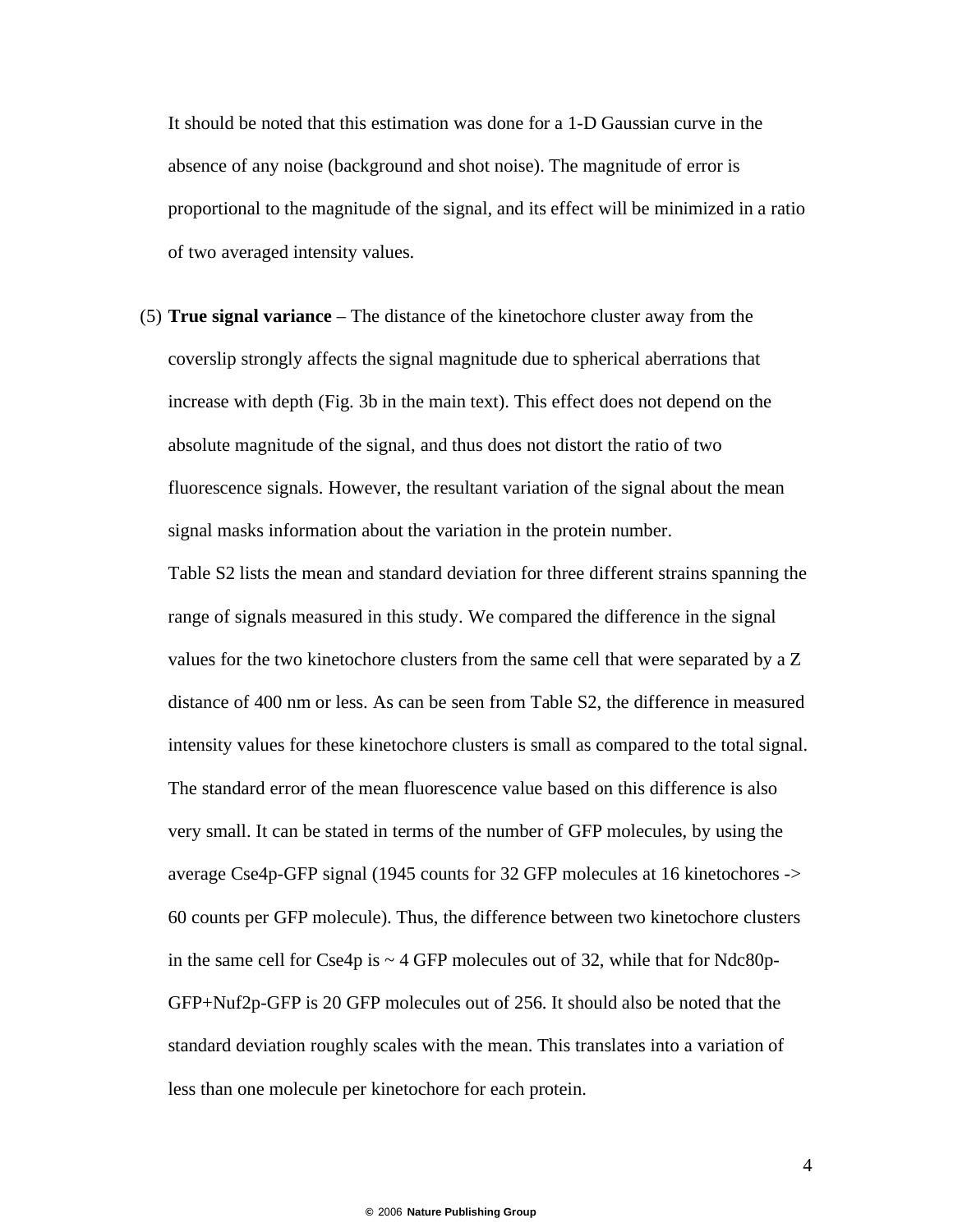Because of the suitable spindle geometry of late anaphase/telophase cells, it is possible to accurately measure both signal and background. The geometry of the metaphase spindles forces manual selection of the background region, introducing an additional source of variance in the signal, which is difficult to quantify. The turnover of all the complexes at the kinetochore is low in metaphase and in telophase. Therefore, the protein number variance in metaphase cells will also be similarly low.

- (6) **High background in cells expressing Cep3p-GFP** –The high, inhomogeneous background in cells expressing Cep3p-GFP (Fig. S3) increased the measurement errors in metaphase for this protein. Both Cep3p and Ndc10p also bind spindle MTs in anaphase (Localization for Ndc10p is shown in Fig. 1a). Our measurements for the copy number in anaphase show a decrease in the number of both Cep3p and Ndc10p by the same fraction (a decrease in the ratio from  $1.9\pm0.2$  to  $1.3\pm0.01$  for Ndc10p and from  $0.9\pm0.2$  to  $0.6\pm0.01$  for Cep3p – a 1.5-fold decrease in the protein number from metaphase to anaphase in either case).
- (7) **Contribution of Ask1p localized to the spindle** The DAM/DASH complex localizes to kinetochores as well as spindle/interpolar MTs in anaphase. Since it is a MT-associated protein, it may localize to MTs outside of the kinetochore in metaphase. Such DAM/DASH complex molecules not localized to the kinetochore will inflate the measured signal. It is difficult to estimate the amount of DAM/DASH bound to the MTs outside of the kinetochore in metaphase cells due to the near subdiffraction size of the metaphase half-spindle. We used the fluorescence signal from Ask1p-GFP bound to the anaphase spindles to gauge the magnitude of the signal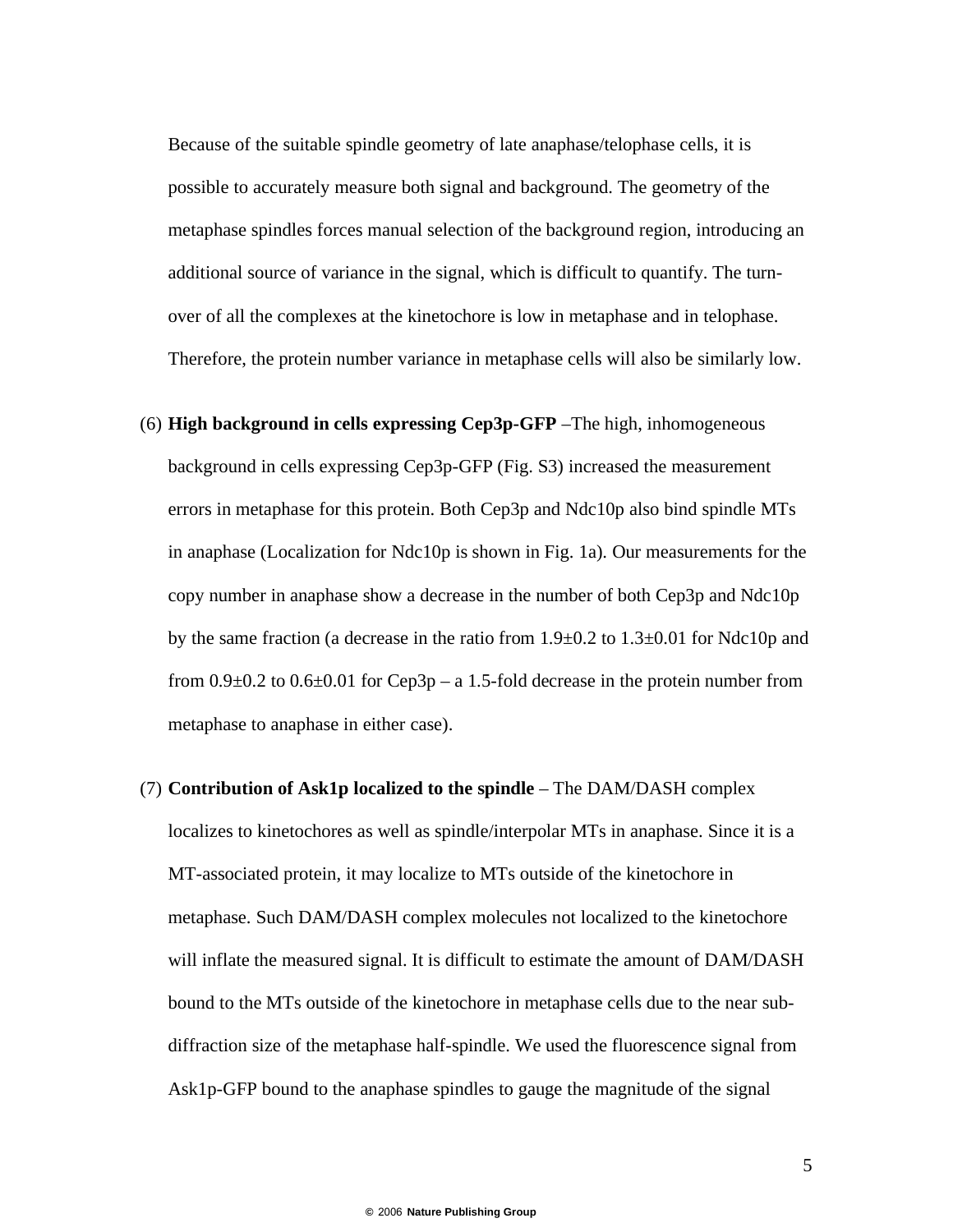contributed by Ask1p-GFP bound to MTs outside of the kinetochore. To estimate the contribution of Ask1p-GFP bound along a MT, we averaged the intensity value over the in-focus sections of the spindle from several cells with an 8 pixel wide line. Each pixel in the kinetochore cluster spot was then assumed to have this average value as the contribution of DAM/DASH bound to non-kinetochore regions of the MTs. Therefore, the average pixel value multiplied by 36 (the area of a 6x6 pixel box used for metaphase signal measurements) was subtracted from the average signal value for the DAM/DASH complex. This calculation reduces the measured number of DAM/DASH complex molecules by 3 or 4. This exercise demonstrates that even after the application of this correction, there is a sufficient number (16 copies) of DAM/DASH complex molecules at the kinetochore to form one ring. The distribution of Ask1p-GFP fluorescence with respect to the fluorescence for the spindle pole bodies (Spc29-RFP) resembles the distribution of other kinetochore proteins (Fig. S4). This further suggests that most of the Ask1p-GFP remains concentrated at the kinetochores, and not on the spindle MTs.

(8) **GFP response to excitation intensity** – Fig. S5 shows the GFP emission response to excitation intensities. This behavior has been verified for single GFP molecules *in*   $vitro<sup>3</sup>$ . The data has been fitted to an equation of the form<sup>3</sup>:

 $Signal = constant / (1 + Saturnation Intensity/Intensity)$ 

Our protein number measurements were carried out using the highest intensity in Fig. S5 (indicated by the dotted line), which falls in the non-linear response range for the GFP molecules. The non-linear behavior does not affect ratio measurements, as the total signal is the sum of the signal response from each of the individual GFP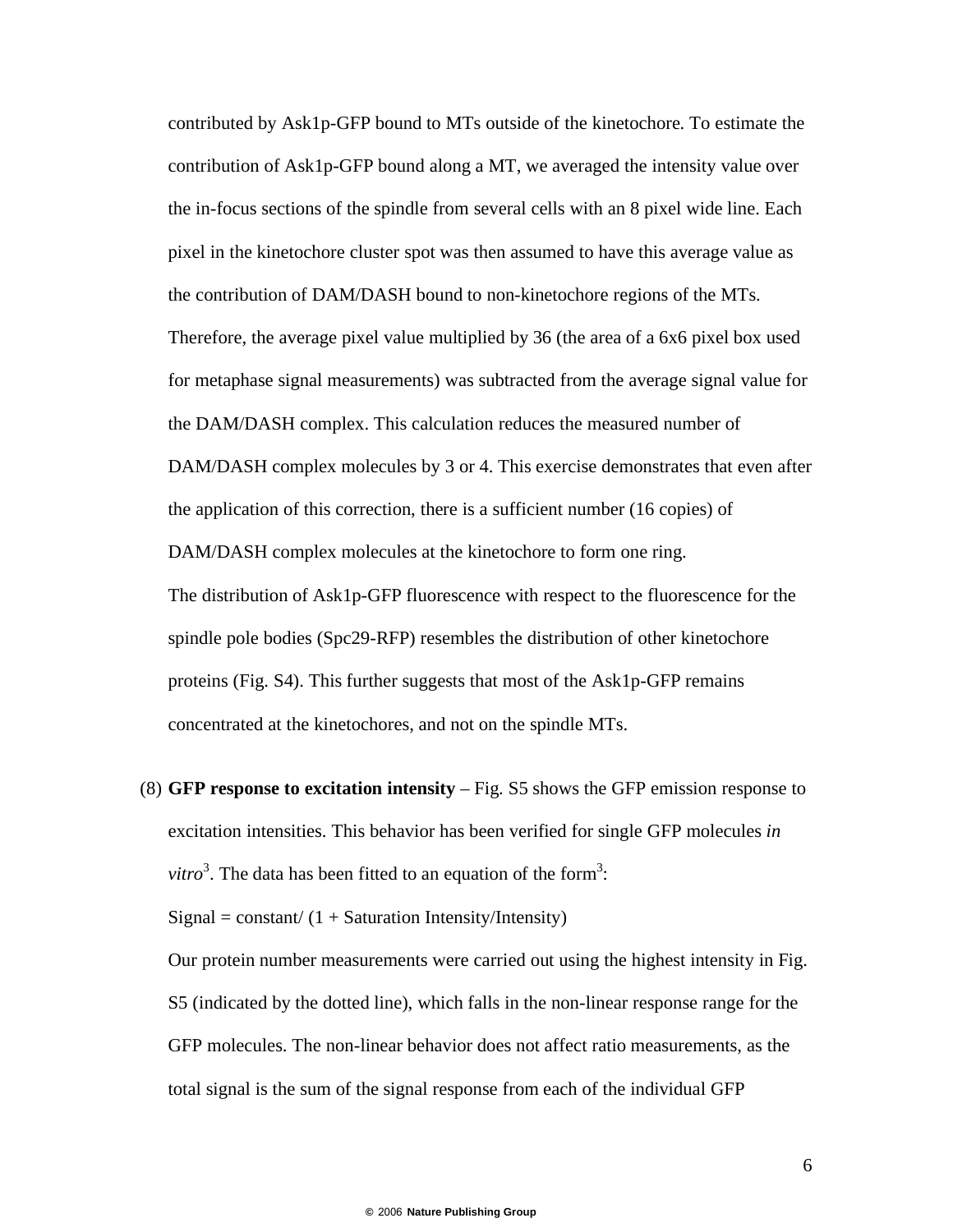molecules in the cluster to the illumination intensity. The non-linear behavior provides some protection against small fluctuations in the epi-illumination due to fluctuations in the arc lamp intensity. Fluorophore bleaching at this illumination intensity and exposure time is minimal  $($   $\sim$  1%). Fig. S5 also displays the linear behavior of the filters and the rest of the microscope optical system. The data was obtained by imaging 200 nm green fluorescent beads at a much lower excitation intensity  $({\sim} 0.03x)$  and integration time (50 ms).

## (9) **Variation in the Cse4p-GFP mean signal due to variations in excitation intensity**

**–** The mean signal value for Cse4p-GFP was found to be different for each experiment (Fig. S6). This is most likely due to the changes in the excitation intensity resulting from the differences in the alignment of the arc lamp with respect to the specimen plane (which was done manually), and changes in the arc lamp itself over time. This change in the mean signal value demonstrates the importance of ratio measurements as opposed to relying on the absolute fluorescence signal of a single GFP molecule.

(10) Table S3 provides the raw data for five different proteins from an experiment. Table S4 provides the list of strains used in this study.

### (11) **Equipment and Settings –**

**Microscope** - Nikon Eclipse-TE2000U, 1.4 NA, 100x DIC oil immersion objective. **Filter set** – Standard GFP filter set from Chroma.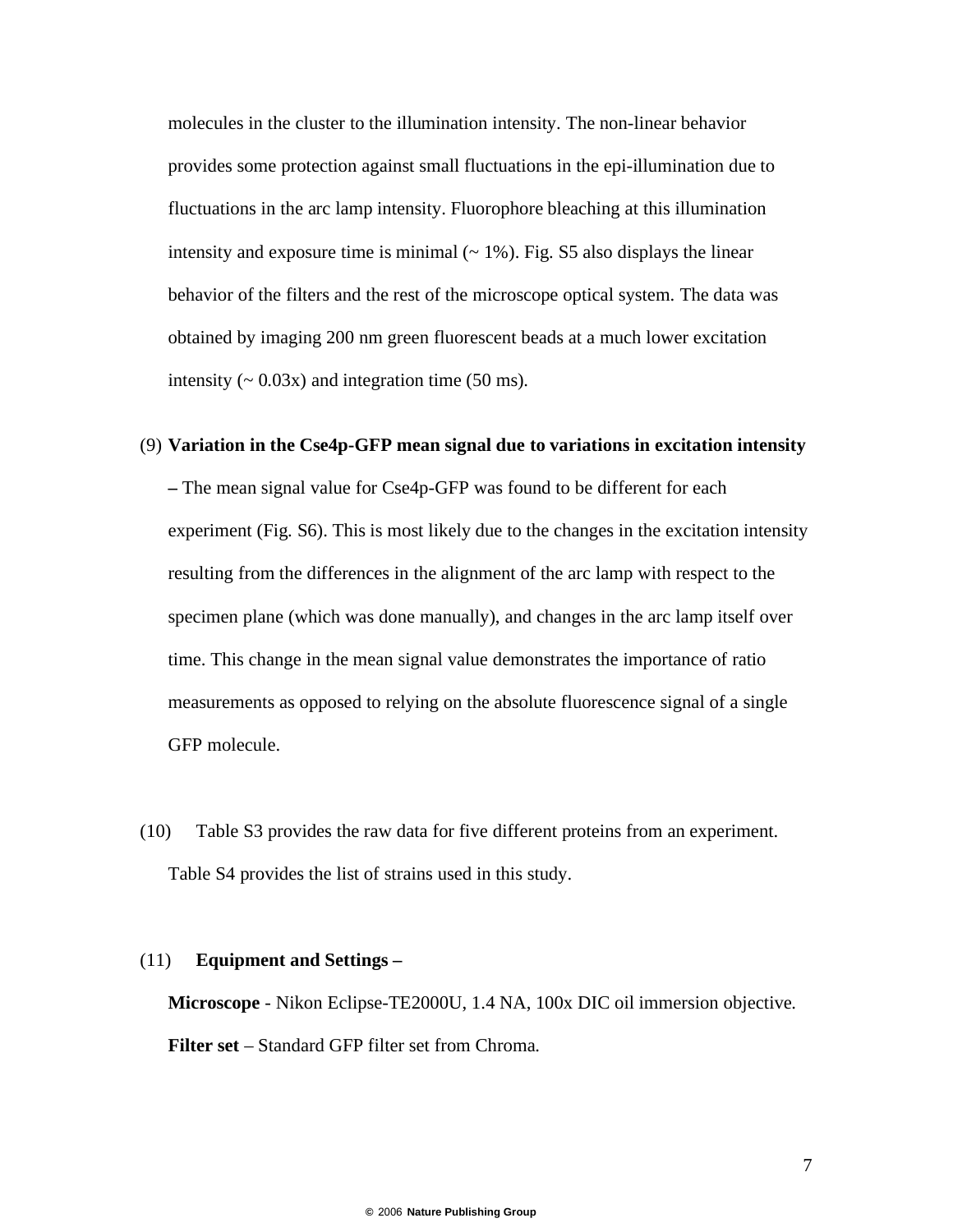**Camera** - Orca ER (Hamamatsu) cooled CCD camera. 12-bit images with 2x2 binning (1 pixel  $\sim$  133 nm) acquired over the central 300x300 pixels of the CCD chip. **Acquisition time** - 400 ms for each frame in a 21 frame stack along the Z-direction for each microscope field.

**Image acquisition software** - MetaMorph 6.1 (Molecular Devices, Downingtown, PA).

**Imaging conditions** - Cells grown at 25º C in YPD to mid-log phase, re-suspended in SD complete media, and spread on coverslips coated with 0.5 mg/ml of Concanavalin A (Sigma cat. # C7275). Microscopy was done at room temperature.

**Image Analysis** – Image analysis was carried out with custom written software in MatLAB (Mathworks, Natick, MA) on raw image stacks.

**Displayed Images** – All the images were acquired with 2x2 binning of the CCD pixel array. The montage in fig. 1a showing metaphase and anaphase spindles was prepared from a representative image for each GFP-tagged protein acquired with 400 ms acquisition time. The intensity range displayed is the same for the metaphase and anaphase panels. The axial intensity distribution for a kinetochore cluster shown in Fig. 2a was reconstructed from 21 planes spaced 200 nm apart using the 3-D reconstruction tool in Metamorph. The average background intensity was also subtracted from the image. Fig. 3c is the maximum intensity projection of five planes spaced 200 nm apart. The gamma value for this image was adjusted so that both, single kinetochores and the kinetochore cluster are clearly visible in the image.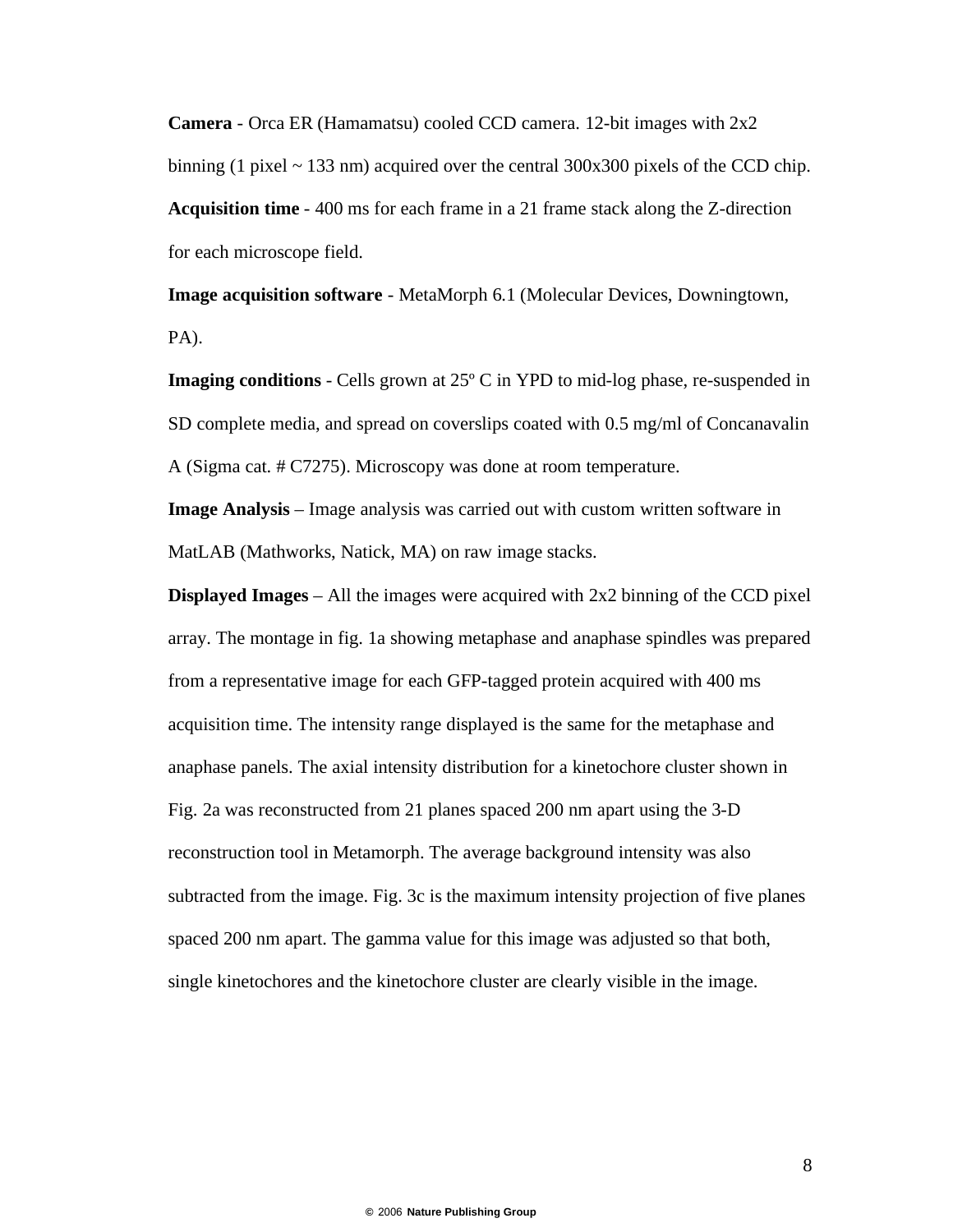| <b>Protein</b>    | <b>Metaphase</b> | Anaphase     |
|-------------------|------------------|--------------|
| Ndc10p            | 12/0             | 9/0          |
| Ctf19p            | 8/1(18%)         | 8/0          |
| Mtw1p             | 7/1(16%)         | 6/1(7%)      |
| Nuf <sub>2p</sub> | 9/0              | $9/1(9.2\%)$ |
| Asklp             | $\Omega/\Omega$  |              |

# **Table S1**

|                                        | Cse4p-GFP | Nuf2p-GFP | Nuf2p-GFP +<br>Ndc80p-GFP |  |  |  |  |
|----------------------------------------|-----------|-----------|---------------------------|--|--|--|--|
| <b>Complete Data set</b>               |           |           |                           |  |  |  |  |
| N (clusters)                           | 90        | 104       | 104                       |  |  |  |  |
| Average                                | 1945      | 6796      | 15523                     |  |  |  |  |
| std. dev.                              | 428       | 1987      | 2773                      |  |  |  |  |
| Clusters separated by less than 200 nm |           |           |                           |  |  |  |  |
| N (cells)                              | 21        | 13        | 23                        |  |  |  |  |
| Average<br>difference                  | 240       | 840       | 1195                      |  |  |  |  |
| <b>SEM based</b>                       |           |           |                           |  |  |  |  |
| on avg.<br>difference                  | 45        | 232       | 249                       |  |  |  |  |

**Table S2**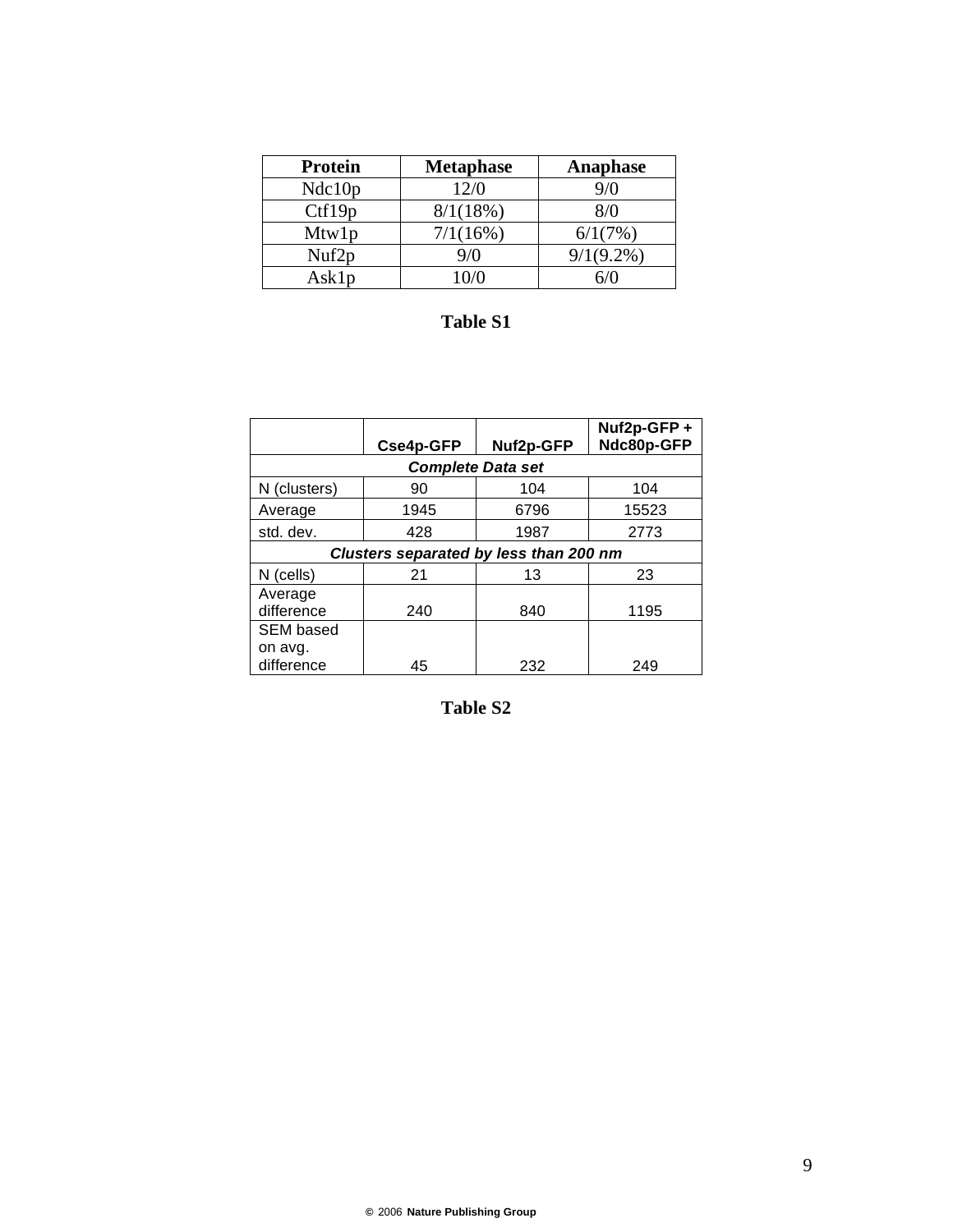| <b>TELOPHASE</b>      |    |         |        |         |                  |        |       |                |        |       |                |
|-----------------------|----|---------|--------|---------|------------------|--------|-------|----------------|--------|-------|----------------|
| Protein               | N  | sigMean | sigDev | bkgMean | bkgDev           | z1Mean | z1Std | <b>N1</b>      | z2Mean | z2Std | N2             |
| Cse4p-GFP<br>Ndc10p-  | 90 | 1945    | 429    | 6550    | 430              | 2215   | 663   | 17             | 2021   | 289   | 44             |
| <b>GFP</b><br>Ctf19p- | 64 | 2550    | 677    | 7263    | 464              | 3651   | 489   | $\overline{7}$ | 2775   | 360   | 24             |
| <b>GFP</b><br>Mtw1p-  | 70 | 2912    | 681    | 7314    | 463              | 3453   | 684   | 27             | 2748   | 415   | 23             |
| <b>GFP</b>            | 98 | 6258    | 1857   | 7256    | 572              | 7691   | 2045  | 14             | 6618   | 1480  | 48             |
| Nuf2p-GFP             | 78 | 6797    | 1988   | 7609    | 603              | 8323   | 1905  | 16             | 6886   | 1776  | 35             |
| Ask1p-GFP             | 64 | 5911    | 1212   | 7968    | 795              | 6803   | 1252  | 11             | 6172   | 1031  | 24             |
|                       |    |         |        |         | <b>METAPHASE</b> |        |       |                |        |       |                |
| Protein               | N  | sigMean | sigDev | bkgMean | bkgDev           | z1Mean | z1Std | <b>N1</b>      | z2Mean | z2Std | N <sub>2</sub> |
| Cse4p-GFP<br>Ndc10p-  | 28 | 2419    | 529    | 10251   | 1538             | 2697   | 33    | 2              | 2148   | 574   | 10             |
| <b>GFP</b><br>Ctf19p- | 34 | 4070    | 1443   | 11132   | 879              | 5336   | 1596  | $\overline{7}$ | 3742   | 1262  | 25             |
| <b>GFP</b><br>Mtw1p-  | 70 | 2912    | 681    | 7314    | 463              | 3453   | 684   | 27             | 2748   | 415   | 23             |
| <b>GFP</b>            | 22 | 6831    | 1832   | 9928    | 208              | 7531   | 897   | 4              | 6737   | 1988  | 16             |
| Nuf2p-GFP             | 22 | 9327    | 1608   | 10728   | 1050             | 10330  | 1753  | 6              | 8951   | 1430  | 16             |
| Ask1p-GFP             | 18 | 24487   | 7817   | 11319   | 1167             | 29320  | 4038  | 3              | 24036  | 8163  | 14             |

**Table S3** lists the representative data sets for each of the proteins considered in this study. It should be noted that the data sets for Cse4p-GFP and Nuf2p-GFP come from the same experiment, thus making ratio calculation meaningful for the pair.

 $N =$  total number of measurements

sigMean = Mean Signal

 $sigDev = standard deviation for the measured signal$ 

bkgMean = Mean background

bkgDev = standard deviation for the background

z1Mean(z2Mean) = mean signal for measurements done in the  $1-5(6-10)$  Z planes

 $z1Std(z2Std) = corresponding standard deviation$ 

 $N1$ ,  $N2$  = Number of measurements for the respective subgroups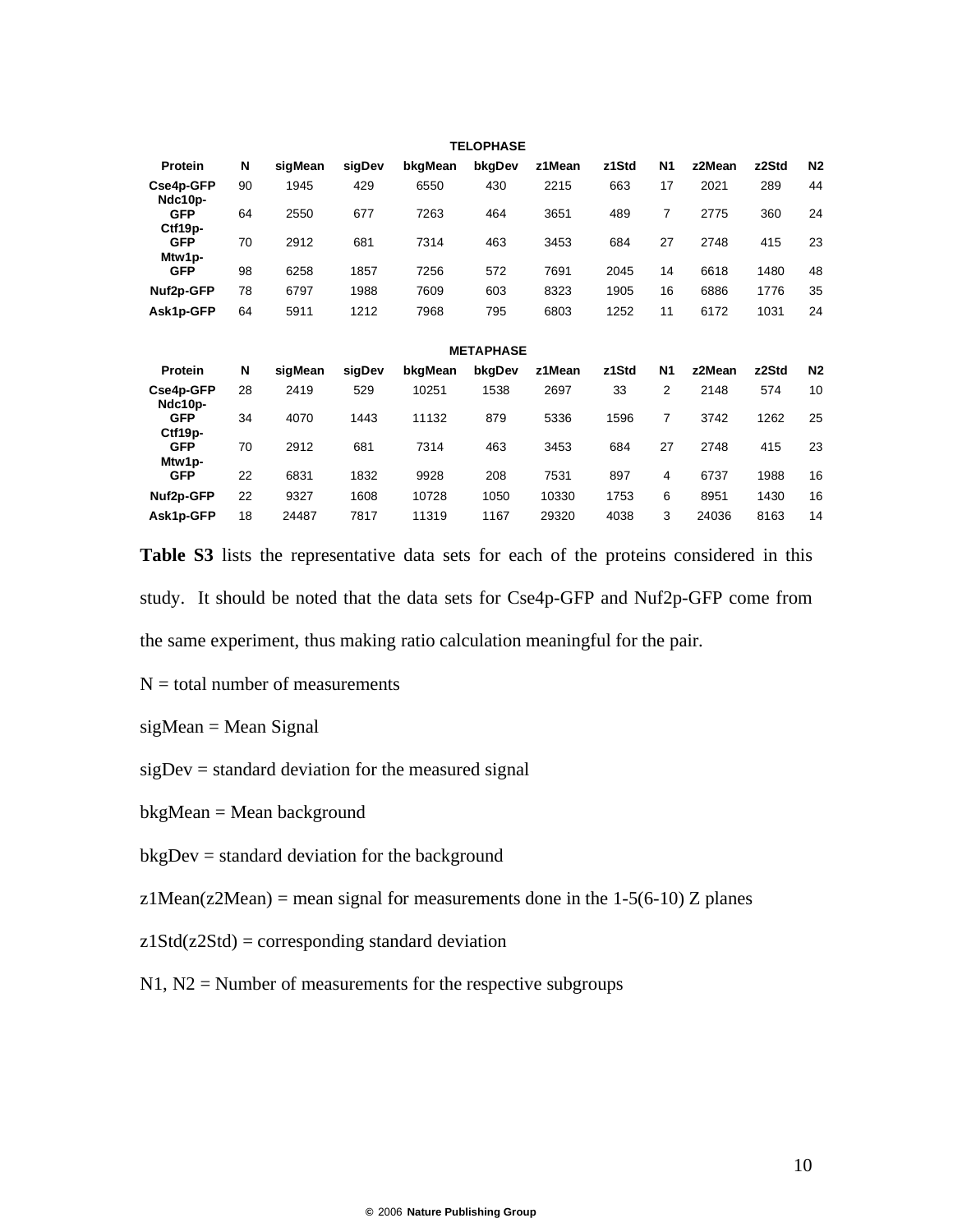| <b>Strain</b>  | Genotype                                                                   | <b>Source</b> |
|----------------|----------------------------------------------------------------------------|---------------|
| KBY7006        | YEF 473a Cse4-GFP:KANR                                                     | Bloom lab     |
| KBY2310        | YEF 473a Ndc10-GFP:HIS                                                     | Bloom lab     |
| <b>DCB110</b>  | YEF 473a Cep3-GFP:HIS                                                      | Bloom lab     |
| <b>KBY7013</b> | YEF 473a Mif2-GFP:KANR                                                     | Bloom lab     |
| <b>KBY7009</b> | YEF 473a Ctf19-GFP:KANR                                                    | Bloom lab     |
| SWY40B         | S288C MATα his3 200, leu2-3, 112, ura3-52, lys2, Mtw1-GFP:KAN <sup>K</sup> | Drubin Lab    |
| <b>KBY5056</b> | YEF 473a Nuf2-GFP:HBR                                                      | Bloom lab     |
| KBY7005        | YEF 473a Ndc80-GFP:KANR                                                    | Bloom lab     |
| <b>ICY211D</b> | S288C MATα his3 200, leu2-3,112, ura3-52, lys2, Ask1-GFP:KAN <sup>**</sup> | Drubin Lab    |
| <b>KBY7012</b> | YEF 473a Ctf3-GFP:KANR                                                     | Bloom lab     |
| KBY4014        | 9c MATa, ura3, leu2, Chl4-GFP:KANR                                         | Bloom lab     |
| <b>KBY7016</b> | YEF 473a Nkp2-GFP:KANR                                                     | Bloom lab     |
| <b>KBY7008</b> | YEF 473a Nuf2-GFP:HBR Ndc80-GFP: KANR                                      | Bloom lab     |
| KBY4139        | J178D His4::Gal-CEN:HBR Nuf2-GFP:URA3                                      | Bloom lab     |

**Table S4**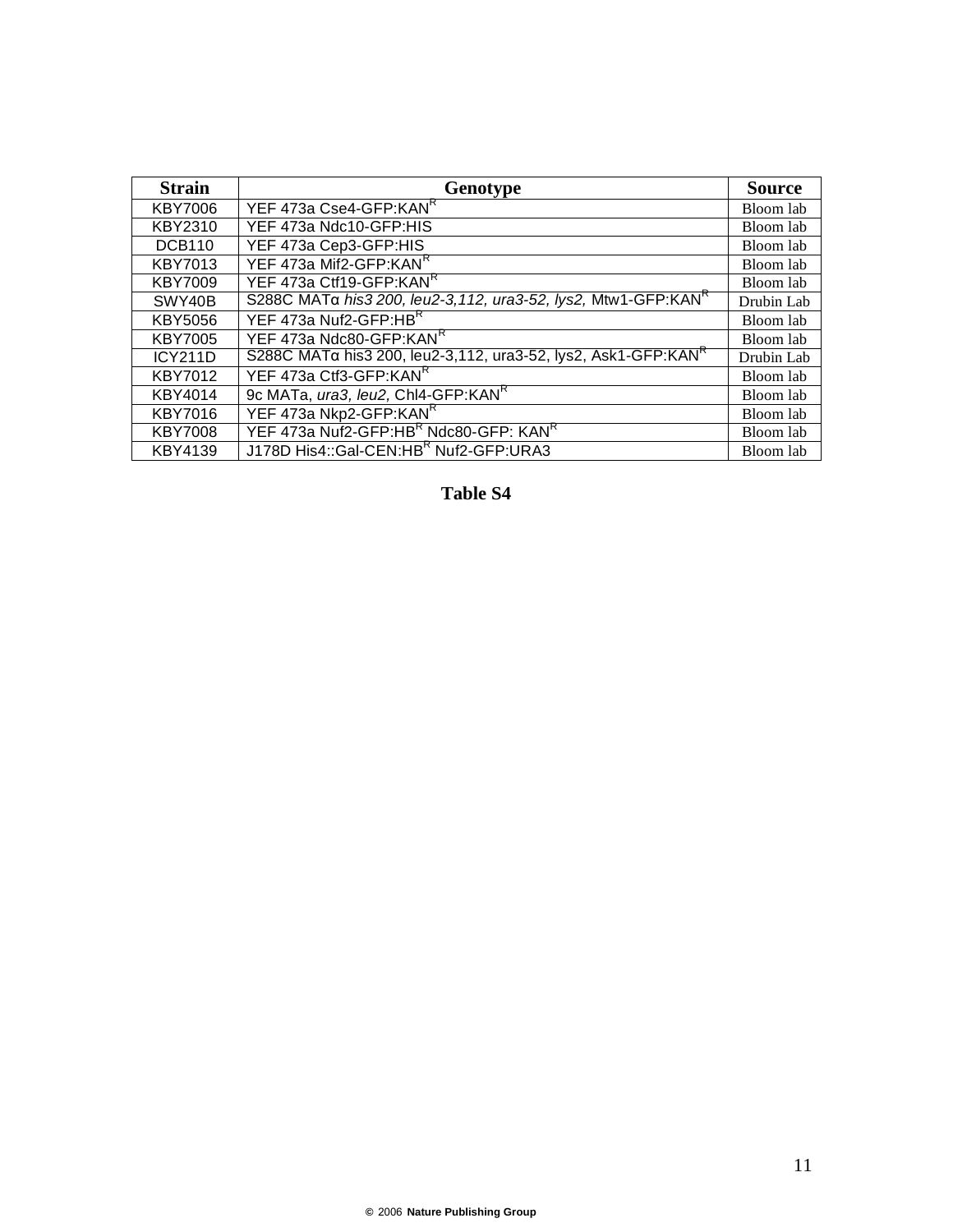

**Figure S1**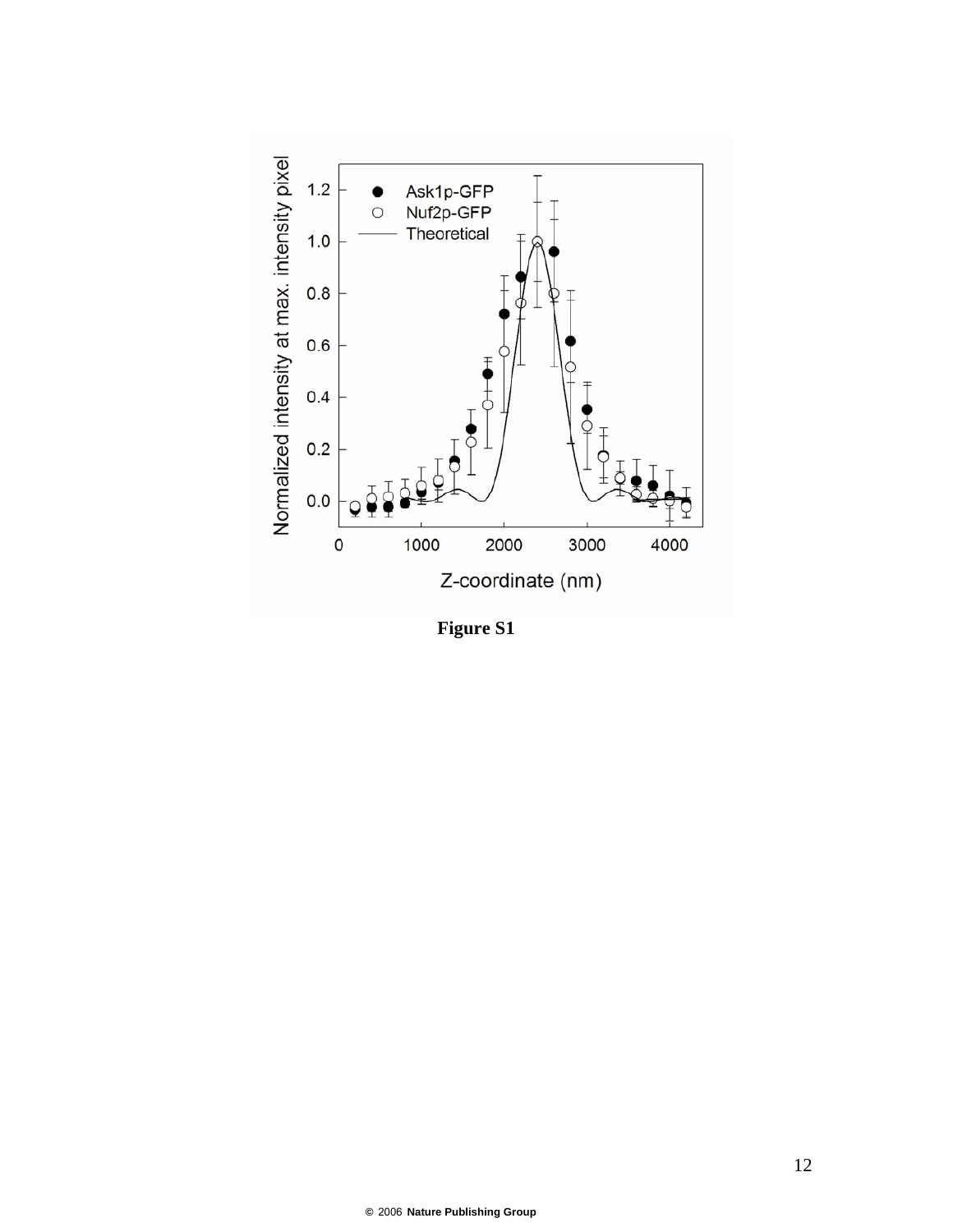

**Figure S2**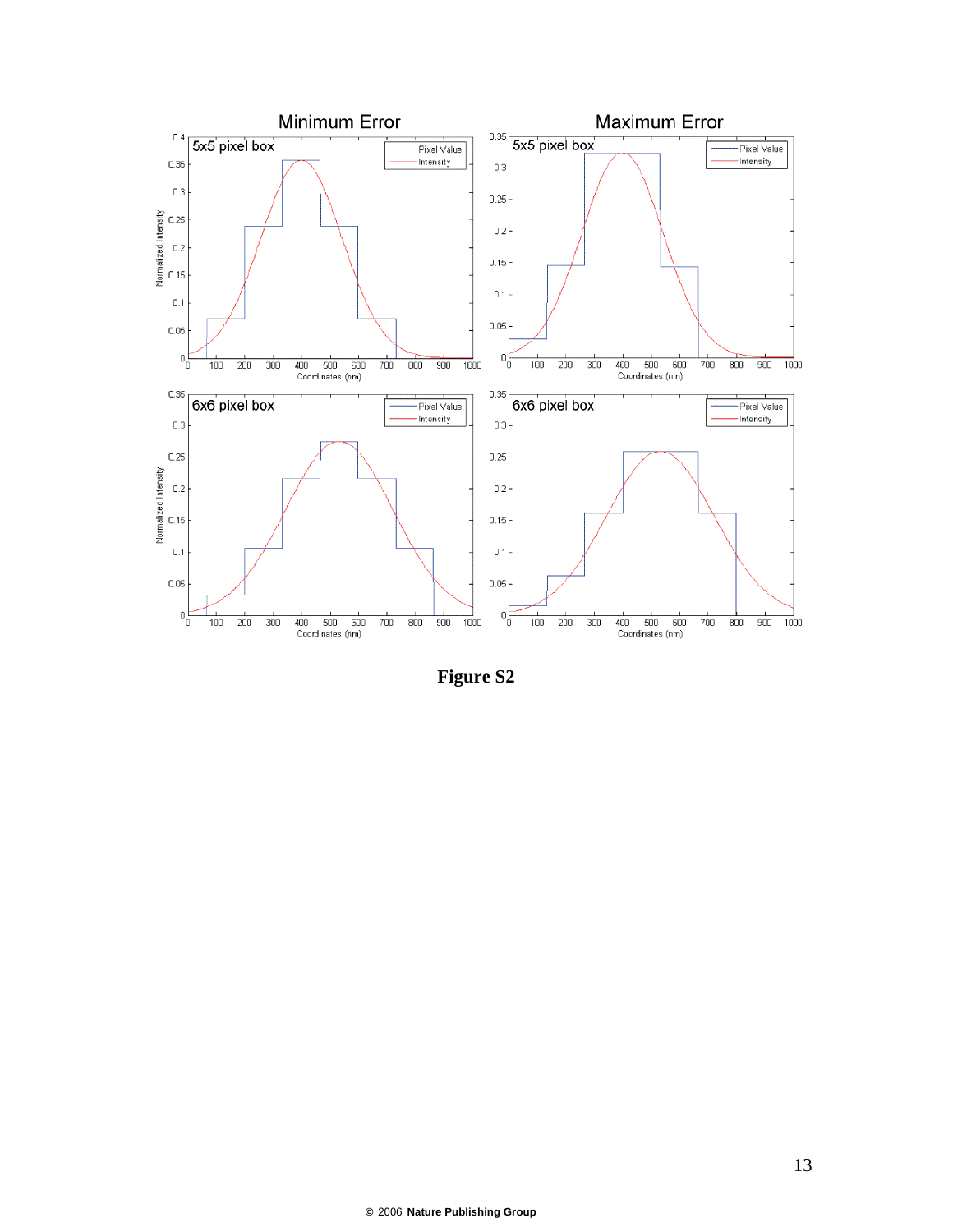

**Figure S3**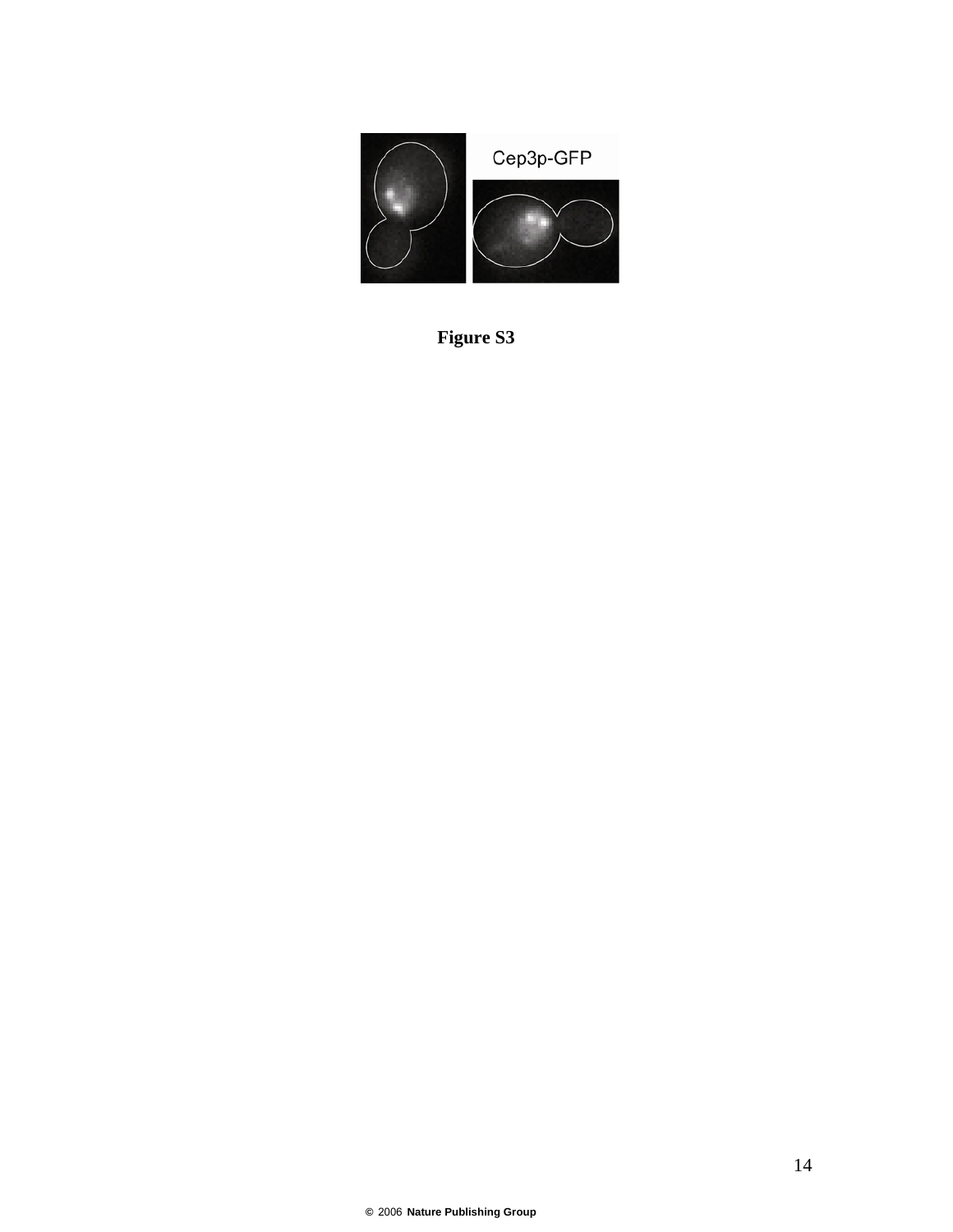

**Figure S4**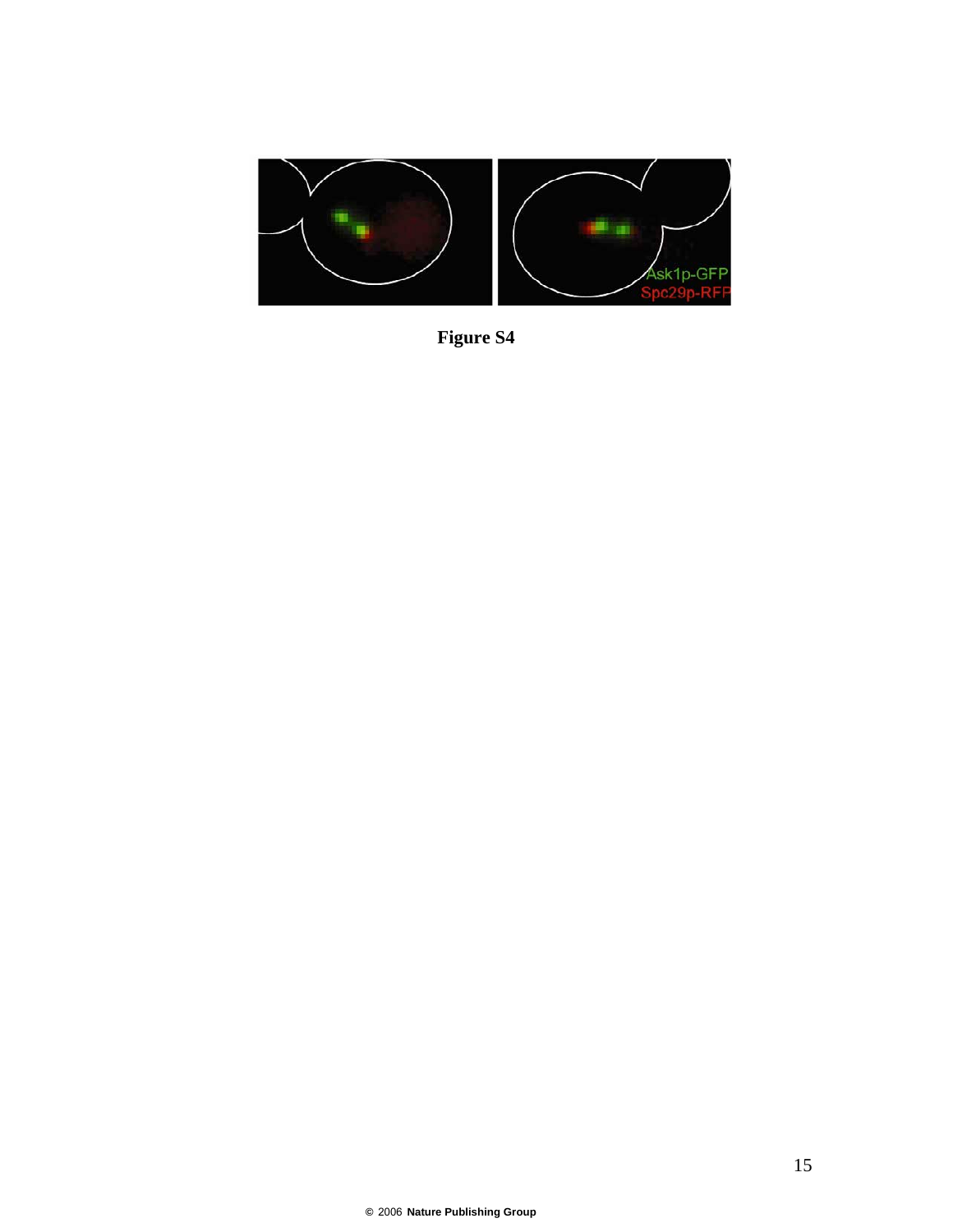

**Figure S5**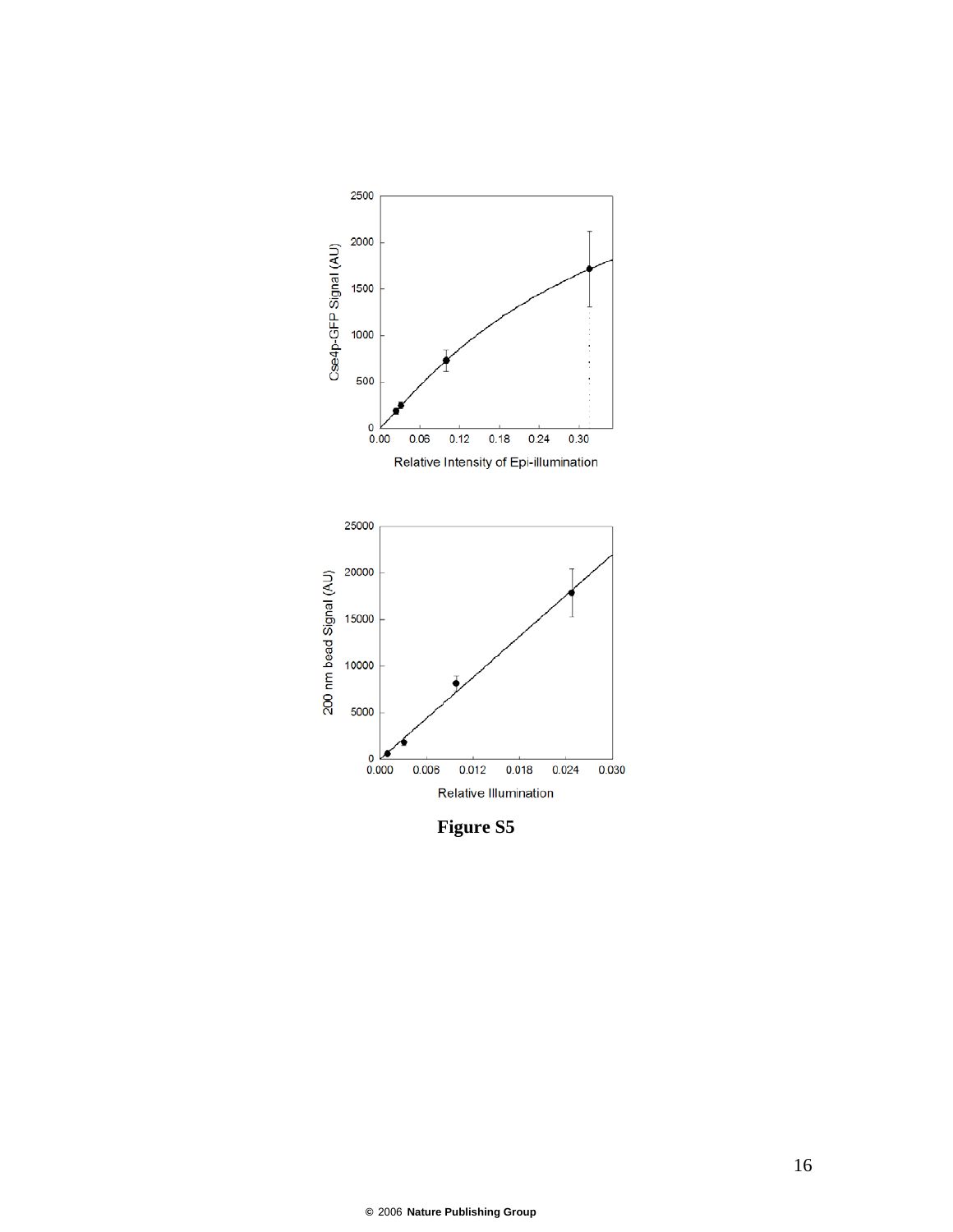

**Figure S6**